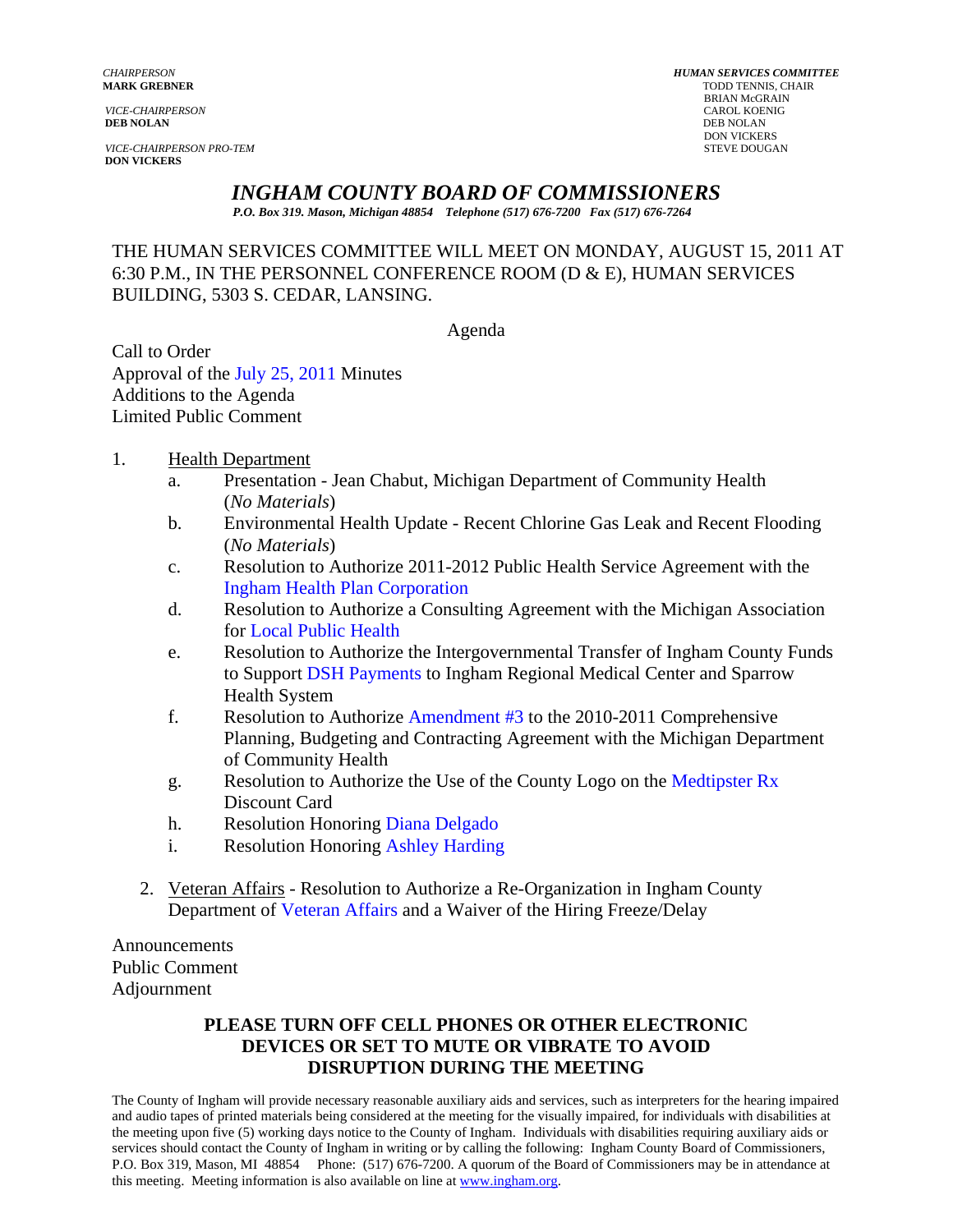#### HUMAN SERVICES COMMITTEE July 25, 2011 **Minutes**

<span id="page-1-0"></span>

| <b>Members Present:</b> | Todd Tennis, Brian McGrain, Carol Koenig, Deb Nolan, Don Vickers,<br>Steve Dougan, and Board Chairperson Grebner |
|-------------------------|------------------------------------------------------------------------------------------------------------------|
| <b>Members Absent:</b>  | <b>None</b>                                                                                                      |

Others Present: Jared Cypher, Dean Sienko, Deb Brinson, Randy Marwede, Randy Rauch, and Stacy Morris

The meeting was called to order by Chairperson Tennis at 6:31 p.m. in the Personnel Conference Room "D & E" of the Human Services Building, 5303 S. Cedar Street, Lansing.

Approval of the June 20, 2011 Minutes The June 20, 2011 Minutes were approved as submitted.

Additions to the Agenda None.

Limited Public Comment None.

MOVED BY COMM. DOUGAN, SUPPORTED BY COMM. McGRAIN, TO APPROVE A CONSENT AGENDA FOR THE FOLLOWING ITEMS:

- 1. Tri-County Office on Aging Resolution Approving Tri-County Office on Aging's Annual Implementation Plan for Fiscal Year 2012
- 3. Veterans Affairs
	- a. Resolution Accepting a Monetary Donation from Mack Phelps for Emergency Assistance for Ingham County Veterans and Their Families
	- b. Resolution Accepting a Monetary Donation from Regency Beauty Salon for Emergency Assistance for Ingham County Veterans and Their Families
	- c. Resolution Honoring Charles Ross
- 4. Health Department
	- a. Resolution to Authorize a Contract Amendment with the Michigan Department of Human Services to Provide Administrative Support for Development of the Strong Families/Safe Children Program
	- b. Resolution to Authorize an Amendment to the Lease Agreement with Sparrow Health System
	- c. Resolution to Extend the Contract with Temple Smith to Support the Social Justice Project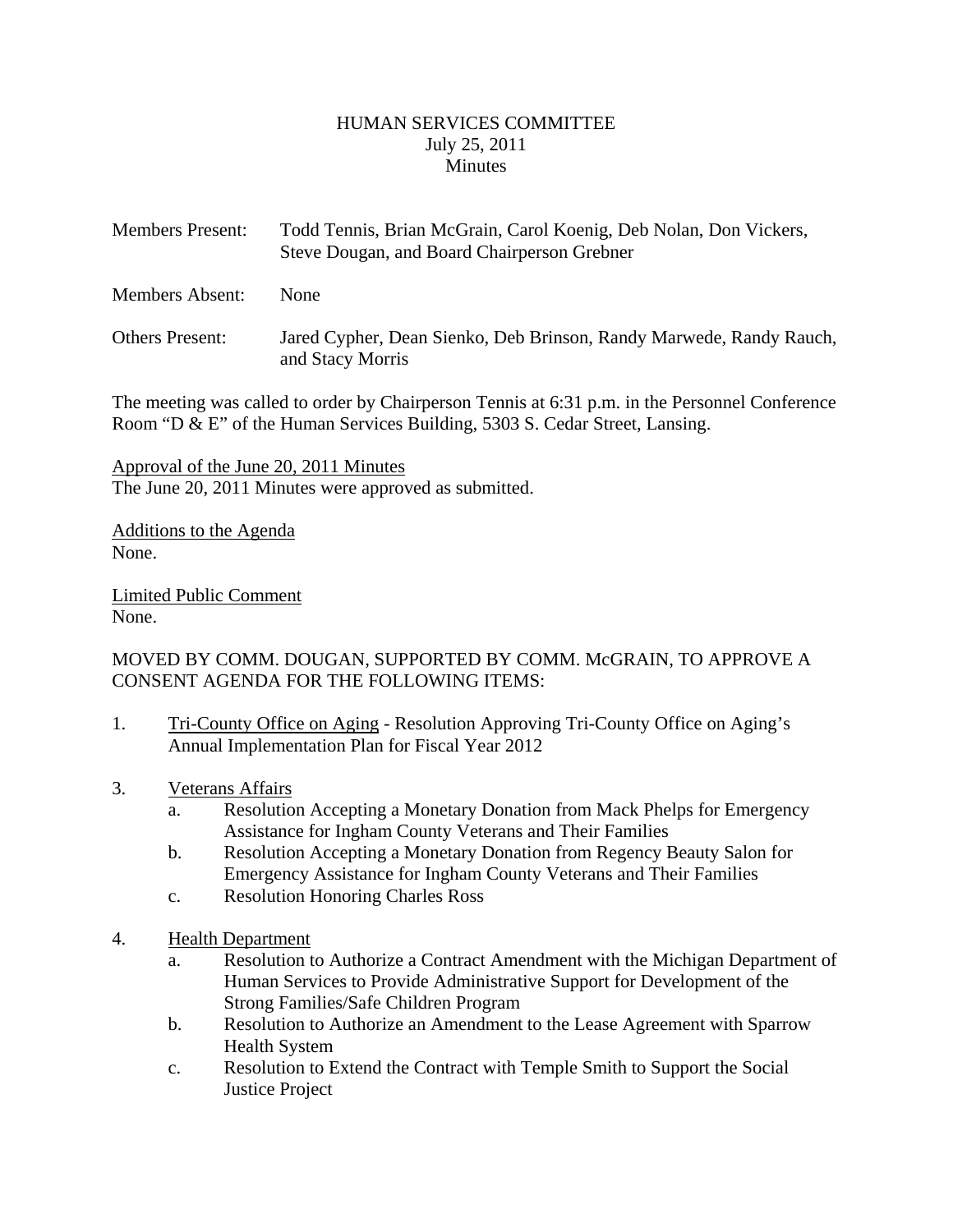- d. Resolution to Extend Contracts with One Love Global, Inc., and the School Health Community Alliance of Michigan to Support the Health Equity Youth Academy
- e. Resolution to Authorize an Amendment to the Memorandum of Understanding for the "Early On" Program
- g. Resolution Honoring Mark Banghart
- i. Resolution Honoring Paula Schultz

MOTION CARRIED UNANIMOUSLY. Absent: Comm. Koenig and Comm. Nolan

MOVED BY COMM. DOUGAN, SUPPORTED BY COMM. McGRAIN, TO APPROVE THE ITEMS ON THE CONSENT AGENDA.

MOTION CARRIED UNANIMOUSLY. Absent: Comm. Koenig and Comm. Nolan

Comm. Tennis thanked Mr. Marwede, Veteran Affairs, for the good news of public community support from Mr. Mack Phelps, a service disabled WWII veteran, and the Regency Beauty Salon. He also thanked the Committee for their flexibility in changing the scheduled date.

2. Department of Human Services - Resolution Authorizing a Line Item Shift in the Department of Human Services Child Care Fund Budget

MOVED BY COMM. McGRAIN, SUPPORTED BY COMM. DOUGAN, TO APPROVE THE RESOLUTION AUTHORIZING A LINE ITEM SHIFT IN THE DEPARTMENT OF HUMAN SERVICES CHILD CARE FUND BUDGET.

Comm. Dougan asked why the surplus was so high for the Family Foster Care line item. Mr. Rauch explained they have been working diligently on reducing the number of children in foster care. It has been reduced by approximately 100 children. He further explained the expenses of residential care. There was a discussion of costs, placement locations and duration of stay.

Comm. Dougan complemented Mr. Rauch, his staff and the Family Foster Care staff on a job well done.

(Comm. Koenig arrived at 6:37 p.m.) (Comm. Nolan arrived at 6:38 p.m.)

MOTION CARRIED UNANIMOUSLY.

MOVED BY COMM. DOUGAN, SUPPORTED BY COMM. VICKERS, TO SUSPEND THE BOARD RULES TO ALLOW COMM. KOENIG AND COMM. NOLAN TO VOTE ON THE MINUTES AND CONSENT AGENDA.

MOTION CARRIED UNANIMOUSLY.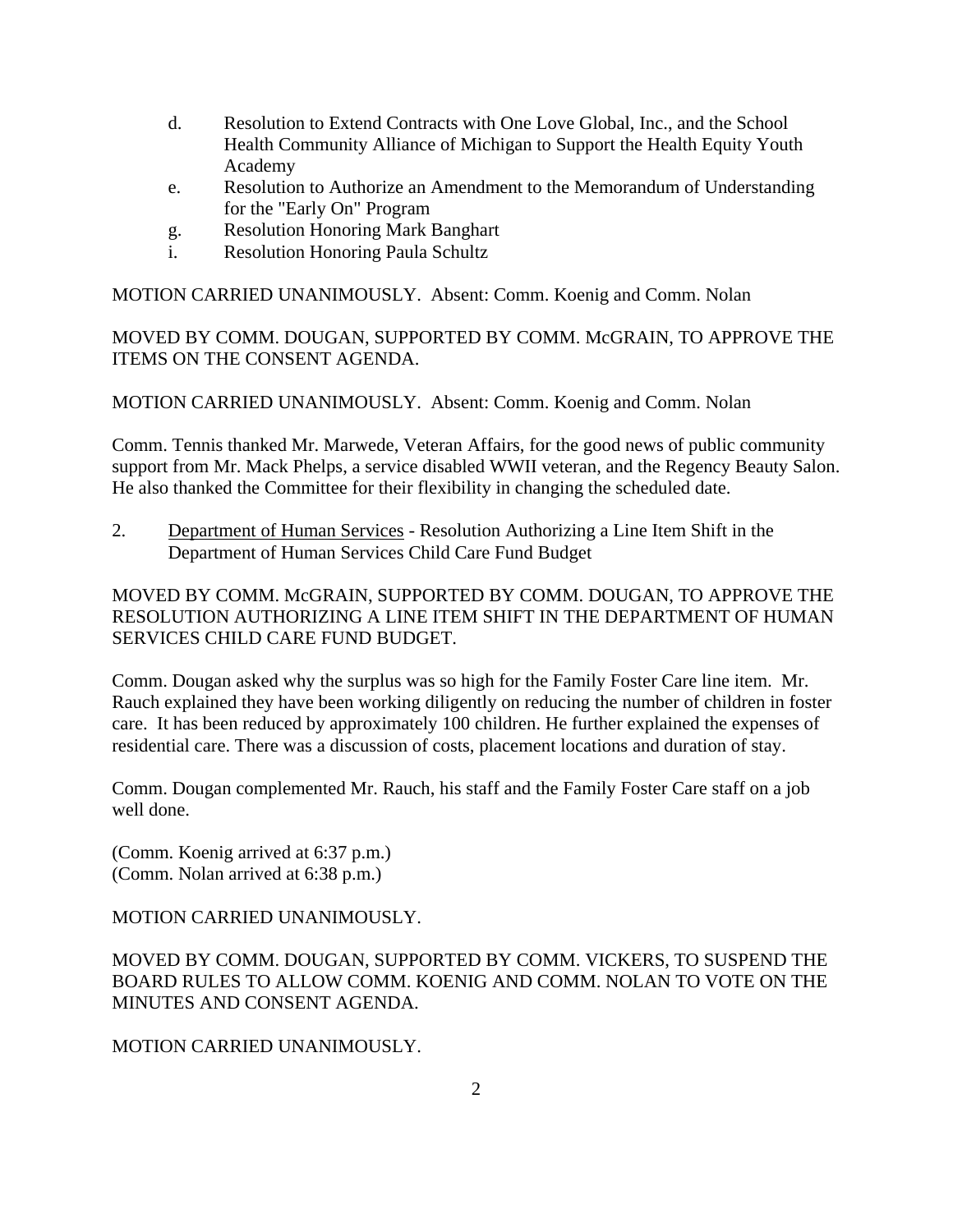Comm. Comm. Koenig and Comm. Nolan each voted yes to approve the minutes and the consent agenda.

- 4. Health Department
	- f. Resolution to Authorize Acceptance of the Child and Adolescent Health Center Awards from the Michigan Department of Community Health

MOVED BY COMM. DOUGAN, SUPPORTED BY COMM. NOLAN, TO APPROVE THE RESOLUTION TO AUTHORIZE ACCEPTANCE OF THE CHILD AND ADOLESCENT HEALTH CENTER AWARDS FROM THE MICHIGAN DEPARTMENT OF COMMUNITY HEALTH.

Dr. Sienko introduced Ms. Stacy Morris, a resident of Haslett, who is working on her Master's Degree in Health Care Administration at A.T. Still University, School of Health Management.

There was a brief discussion of the IHP Program membership, enrollment issues, and economic sustainability. It was noted that membership will not likely reach the enrollment numbers before 2009.

Dr. Sienko was pleased to announce the County had received the Child and Adolescent Health Center Awards from the Michigan Department of Community Health. Comm. Dougan asked what will happen if a school closes. Ms. Brinson explained that school-based health centers have been available in the County for years and are highly recognized. She stated that they have been in conversations with the School Board and various schools to initiate a Health Center in a High School, as well as, plan for a transition to another school if there are school closings. She acknowledged that Otto is on the potential school closing list.

Ms. Brinson explained that the condition of the awards is to establish a local Community Advisory Committee. She felt that School-Community Health Alliance of Michigan was qualified to provide the support and assistance in parent and youth engagement to the Community Advisory Committee. She noted that the State of Michigan wants youth participation in the Advisory Committee.

Comm. Vickers asked what would happen to the employees if the grant runs out. Ms. Brinson stated they are integrated into other County positions or laid off. She noted that this grant has been in place for the last 25 years. Dr. Sienko explained the turn over of staff.

Ms. Brinson informed the Committee that last week the County received a grant to support capital improvements. The grant will be used to purchase new equipment, technology for medical records, computers and furniture. Additionally, she stated that she is hoping to receive grant funds in the next six months or so to purchase a County-wide bus to be used for dental, primary care and mental health services. Comm. Vickers asked if the bus would go to Leslie. Ms. Brinson answered yes.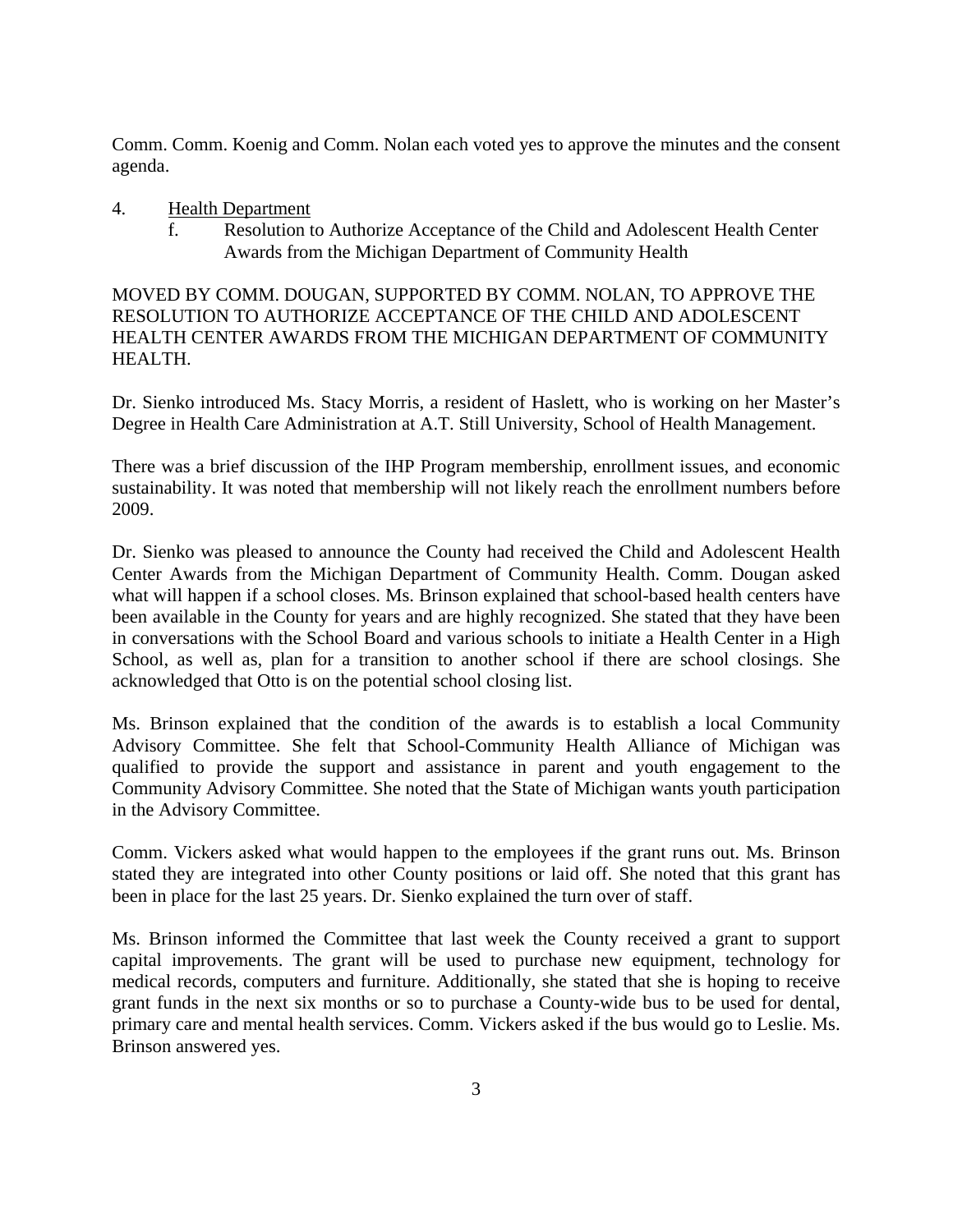Comm. Nolan stated that having a nurse and social worker in the school is wonderful to help the children and educate the staff. Dr. Sienko stated that they would like to also start working with childhood obesity issues.

Comm. McGrain stated he wanted this pulled from the agenda because he was pleased to talk about receiving the multi-million dollar award, and the seven new positions.

### MOTION CARRIED UNANIMOUSLY.

h. Resolution Honoring Diane Gorch

MOVED BY COMM. DOUGAN, SUPPORTED BY COMM. NOLAN, TO APPROVE THE RESOLUTION HONORING DIANE GORCH.

MOVED BY COMM. DOUGAN, SUPPORTED BY COMM. NOLAN, TO AMEND THE RESOLUTION BY ADDING DIANE'S FIRST NAME IN THE 1ST WHEREAS, CHANGE THE WORD "WINDER" TO "WINTER" IN THE LAST THEREFORE BE IT RESOLVED, AND CHANGE "AND" TO "AT" IN THE 9TH WHEREAS.

### TO READ AS FOLLOWS:

#### 1<sup>st</sup> WHEREAS:

WHEREAS, **Diane** Gorch began her career with Ingham County in August, 1978 as an Environmental Health Assistant in the Environmental Health Unit of the Ingham County Health Department; and

#### LAST, THEREFORE BE IT RESOLVED:

THEREFORE BE IT RESOLVED, that as an avid sailor who is retiring to live above a 42' Whitby ketch and will spend the next winder **winter** in the Caribbean, she will meet her ultimate goal to circumnavigate the earth with her best friend.

#### 9<sup>th</sup> WHEREAS:

WHEREAS, Ms. Gorch earned her Masters of Science in Epidemiology and **at** Michigan State University in 2001; and

THIS WAS ACCEPTED AS A FRIENDLY AMENDMENT.

MOTION TO APPROVE THE RESOLUTION, AS AMENDED, CARRIED UNANIMOUSLY.

5. Board of Commissioners - Resolution to Re-Establish the Position of Health Officer Within the Health Department

MOVED BY COMM. NOLAN, SUPPORTED BY COMM. KOENIG, TO APPROVE THE RESOLUTION TO RE-ESTABLISH THE POSITION OF HEALTH OFFICER WITHIN THE HEALTH DEPARTMENT.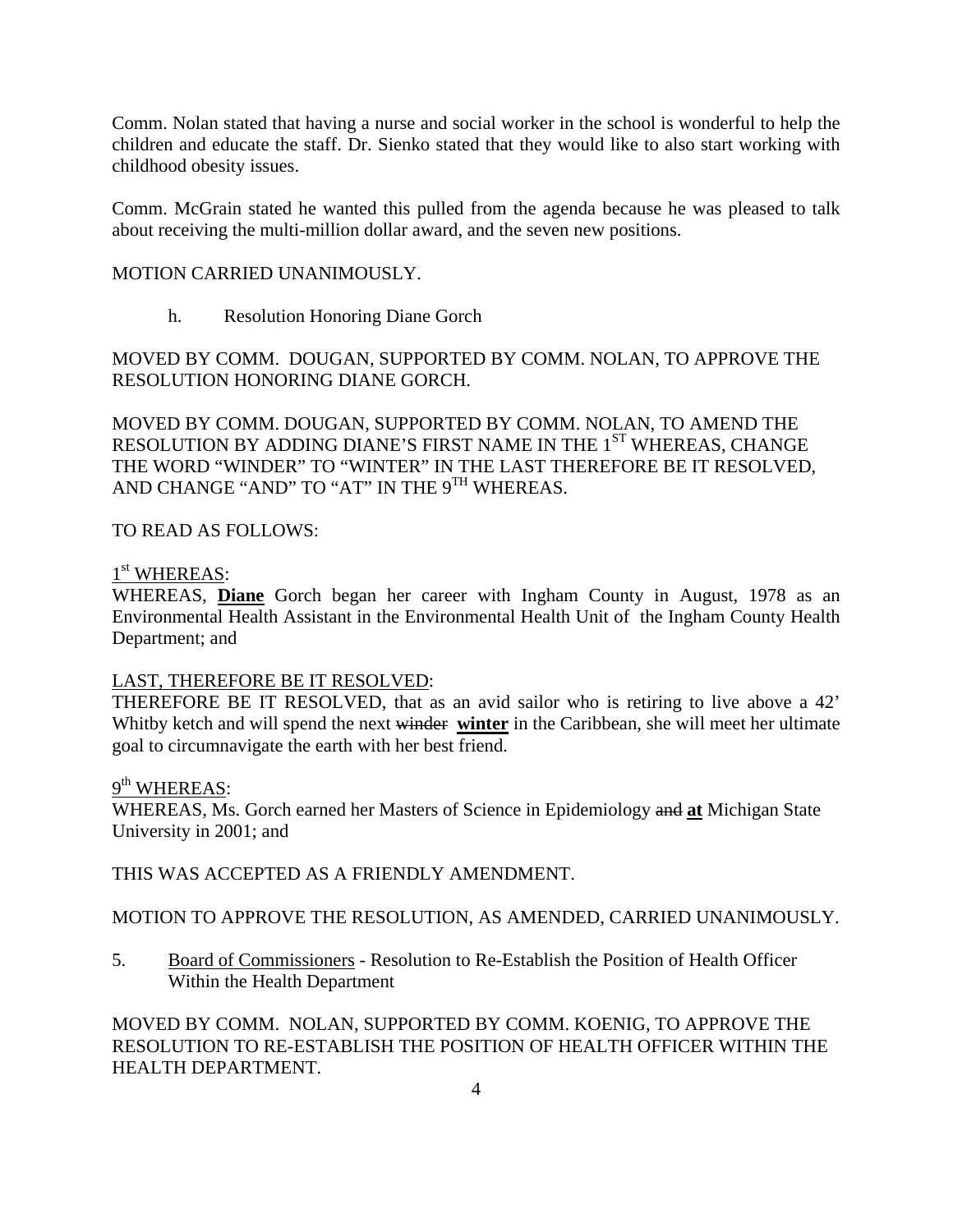Comm. Tennis stated this resolution is to re-establish the Health Officer position as a separate position.

Comm. Tennis explained that it may not be possible to find an applicant that is capable of performing the tasks of Medical Director, Health Officer and Medical Examiner. Comm. McGrain asked if this is split what happens to the current position. Comm. Tennis explained the position will not be eliminated, and this sets up the structure to provide flexibility when hiring either one person or more.

Comm. McGrain asked if more than one person is hired what the chain of command is. Dr. Sienko stated Michigan Public Health Code directs Local Health Departments. He explained there are two options for local health departments, one option is a Physician Health Officer and the other is an Administrative Health Officer. Additionally, in a county the size of Ingham it is required that if an Administrative Health Officer is hired there must be 1 FTE Medical Director assigned. He further explained the Health Officer is at the top in the chain of command and reports to the Board of Commissioners. Comm. Nolan asked if the Medical Director will also be the Medical Examiner. Dr. Sienko stated that the Board appoints the Medical Examiner, and the Medical Examiner does not work for the Health Officer. He added the Health Officer hires the Medical Director. Dr. Sienko provided his professional opinion that there are certain personal and professional difficulties being the Medical Examiner. He stated that he is currently working on an alternative solution with Sparrow Hospital.

Dr. Sienko noted he is 1 of 2 Physician Health Officers in the State of Michigan and the remainder are Administrative Health Officers.

Comm. Koenig expressed concern regarding hiring an Administrative Health Officer, and the chain of command when hiring a Medical Examiner. Comm. Tennis stated that the Board of Commissioners can appoint someone or use a 3<sup>rd</sup> party source. There was a discussion of Medical Examiner support by Sparrow Hospital for several counties statewide.

Comm. McGrain asked for an update of the discussion and vote of the other liaison meetings. Mr. Cypher stated each Committee approved the resolution. Comm. Vickers explained the discussion of splitting the position. Comm. Dougan explained it was requested to re-evaluate the scope of work and re-classification of the wage.

#### MOTION CARRIED UNANIMOUSLY.

6. Board Referral - Tri-County Office on Aging Area Plan Fiscal Year 2012 *(Distributed at the Board of Commissioners' Meeting)* 

The Board Referral was received and placed on file.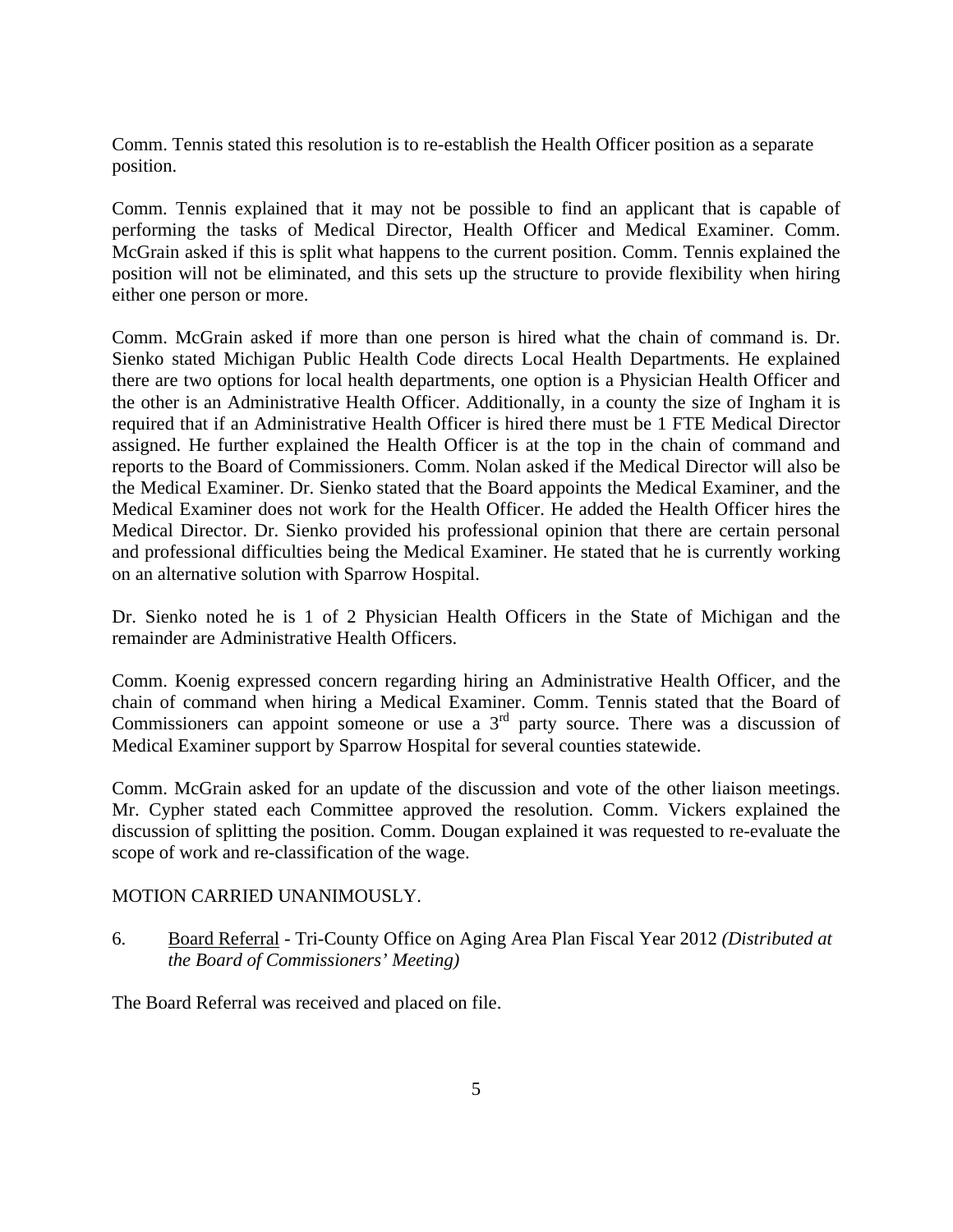Announcements

Comm. McGrain announced he attended the Systems of Care Conference in Chicago along with 3,000 others across the nation. He stated that Ingham County won various awards and the County is well respected. Comm. Vickers added that he had been at the conference the past year and appreciated the conversations revolving around the job and family care.

Comm. Nolan announced the following events:

July 27, 2011, Wednesday at 10:00 a.m.

The Land Bank will be holding an auction at the Lansing Center. It is open to the public and information is available online.

July 27 & 28 2011, Wednesday & Thursday at 8:30 a.m. Snow Leopard Conference at the Potter Park Zoo.

July 27, 2011, Wednesday, 2:00 p.m. Ingham Academy is holding their  $3<sup>rd</sup>$  graduation class.

July 28, 2011, Thursday, 6:00 p.m. Ingham Academy Garden Gala, \$25/pp or \$40/couple, reservations are requested.

Comm. Dougan was offended by the inaccurate Plan of Organization web page hosted by the Health Department. Dr. Sienko assured him he would look into the matter, make the necessary changes, and email him a response to the problem.

Public Comment None.

The meeting adjourned at approximately 7:45 p.m.

Respectfully submitted,

Julie Buckmaster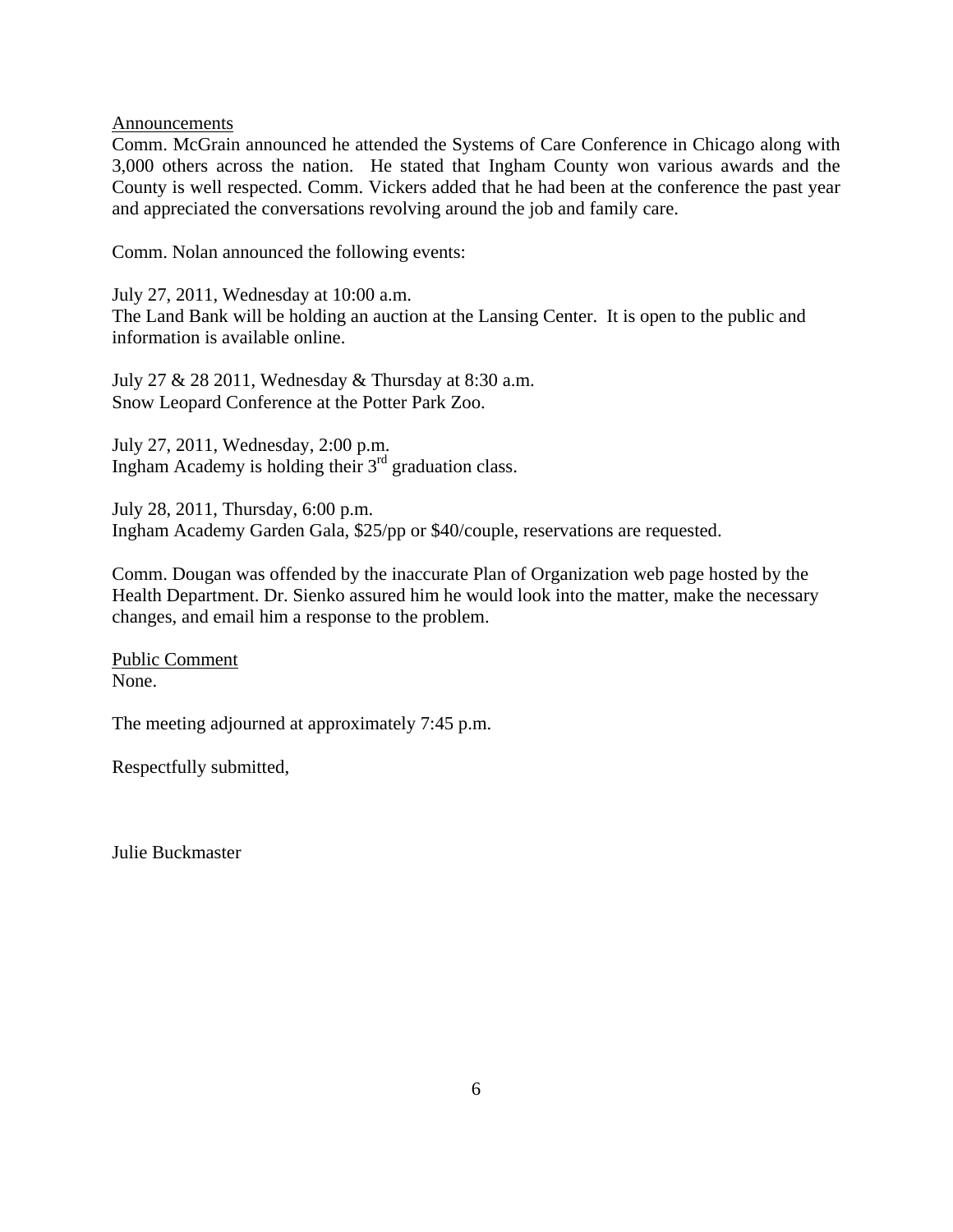# **AUGUST 15, 2011 HUMAN SERVICES AGENDA STAFF REVIEW SUMMARY**

# **ACTION ITEMS: The Assistant Deputy Controller is recommending approval of the following resolutions:**

## *1 c. Resolution to Authorize 2011-2012 Public Health Service Agreement with the Ingham Health Plan Corporation*

This resolution authorizes a Public Health Service Agreement for 2011-2012 with the Ingham Health Plan Corporation (IHPC). The IHPC will contract with Ingham County to purchase public health services provided to low income residents of Ingham County. The IHPC proposes to purchase services for up to \$2,617,569. The purchased services include: Public Health Nursing, Adult Dental, Outreach and Enrollment, and Support for the Ingham Community Health Center Network.

*1 d. Resolution to Authorize a Consulting Agreement with the Michigan Association for Local Public Health*  This resolution authorizes a consulting agreement with the Michigan Association for Local Public Health (MALPH) to reimburse the County for expenses the Health Department incurred in conducting a regional health needs assessment meeting on July 26, 2011. This meeting was held to gather input on the health priorities of Michiganders in support of Michigan Department of Community Health's (MDCH) upcoming application for national accreditation. MALPH will reimburse the Health Department up to \$10,000 for the expenses related to this meeting. Expenses incurred for the meeting were approximately \$1,200. Additional costs will include travel expenses for attendees who came from outside the Lansing area. In addition, MALPH will also compensate the Health Department in the amount of \$5,000 for facilitating the meeting.

### *1 e. Resolution to Authorize the Intergovernmental Transfer of Ingham County Funds to Support DSH Payments to Ingham Regional Medical Center and Sparrow Health System*

The attached resolution will authorize the County Controller and the County Treasurer to transfer to the State of Michigan up to \$3.8 million from the Health Fund to support Disproportionate Share Hospital Payments to Ingham Regional Medical Center and Sparrow Health System. The transfers will be made after confirmation of the following conditions:

- ' Ingham Regional Medical Center and/or Sparrow Health System have signed Indigent Care Agreement(s) with the Ingham Health Plan Corporation for the time period of October 1, 2011 through September 30, 2012.
- ' The Ingham Health Plan Corporation has executed an agreement with Ingham County to purchase administrative support services and an agreement with Ingham County to provide primary care services and outreach services.
- ' The State has indicated that Ingham Regional Medical Center and/or Sparrow Health System are eligible to receive ICA-based DSH payments at the level supported by the intergovernmental transfer.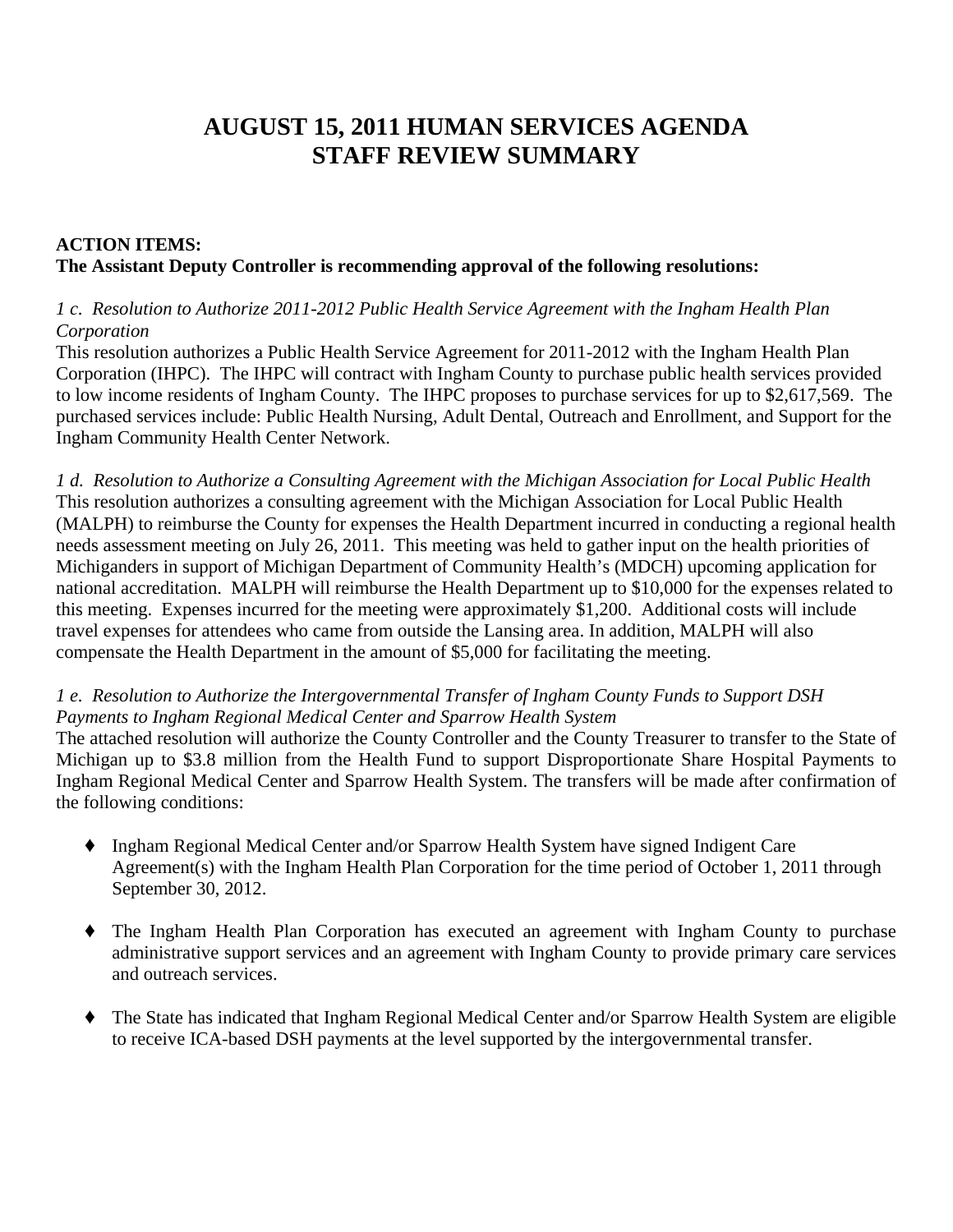## *1 f. Resolution to Authorize Amendment #3 to the 2010-2011 Comprehensive Planning, Budgeting and Contracting Agreement with the Michigan Department of Community Health*

This resolution authorizes Amendment #3 of the 2010-2011 Comprehensive Planning, Budgeting and Contracting (CPBC) Agreement with the Michigan Department of Community Health (MDCH). The CPBC Agreement is the annual process whereby the MDCH transmits State and Federal funds to Ingham County to support public health programs.

The CPBC Agreement is regularly amended to adjust funding levels and clarify terms and conditions. Amendment #3 will increase the budget for Comprehensive Local Health Services from \$5,185,280 to \$5,205,019 for a net increase of \$19,739. The Amendment makes the following specific changes in the budget:

- 1. Bioterrorism, a decrease of \$4,976 to \$26,185.
- 2. Family Planning/BCCCP Joint Project, an increase of \$715 to \$13,695.
- 3. PRIME local learning collaborative, new funding of \$24,000.

# *1 g. Resolution to Authorize the Use of the County Logo on the Medtipster Rx Discount Card*

This resolution endorses the use of the Medtipster Rx Discount Card through 4D Pharmacy, Inc. and allows the use of the County logo. The County logo will be placed on the card, and will represent the partnership between Ingham County and Ingham Health Plan as they provide services to County residents. Medtipster Rx Discount Cards will be available at all Ingham County Health Department Community Health Centers as well as at community partner locations throughout the County. The Medtipster Rx Discount Card will replace the Capital Area Prescription Program card at no cost.

## *2. Resolution to Authorize a Re-Organization in Ingham County Department of Veteran Affairs and a Waiver of the Hiring Freeze/Delay*

This resolution reorganizes the Ingham County Veteran Affairs Department. The position of Deputy Director MCF 07, position #682002 is eliminated effective September 30, 2011. A Veteran Benefits Counselor MCF 05 position will be established effective October 1, 2011. This reorganization will result in a savings of \$9,651 and allow the department to continue to have three counselors (two veteran benefits counselors and Director) providing services to our veterans. The resolution also allows for the Veteran Benefits Counselor position to be filled immediately after September 30, 2011 to avoid a drop in the department's ability to provide services to clients.

## **PRESENTATIONS/UPDATES:**

*1 a. Presentation - Jean Chabut, Michigan Department of Community Health 1 b. Environmental Health Update - Recent Chlorine Gas Leak and Recent Flooding* 

# **HONORARY:**

*1 h. Resolution Honoring Diana Delgado* 

*1 i. Resolution Honoring Ashley Harding*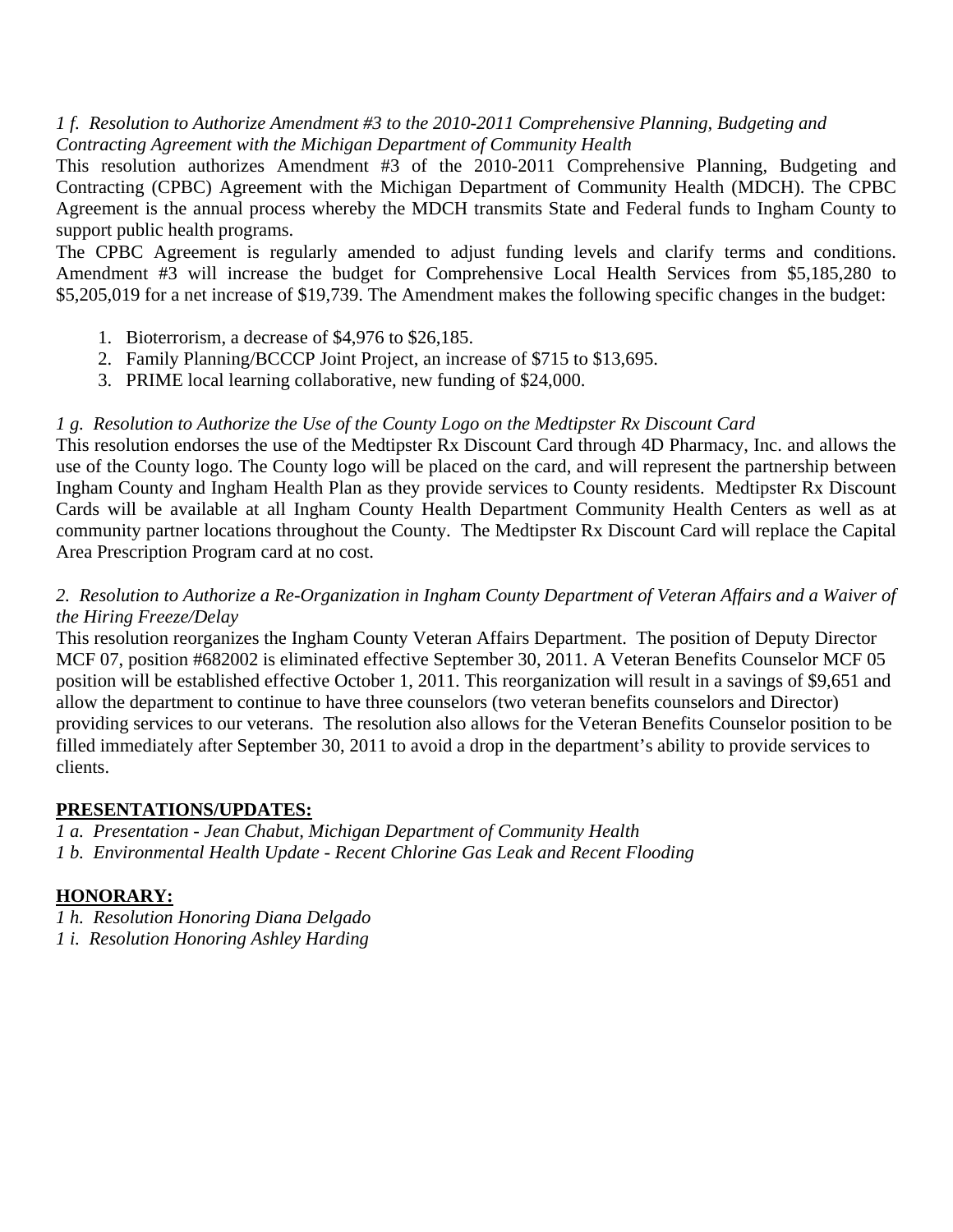#### **Agenda Item 1c**

# MEMORANDUM

<span id="page-9-0"></span>

| To:      | Human Services Committee<br><b>Finance Committee</b>                                           |
|----------|------------------------------------------------------------------------------------------------|
| From:    | Dean G. Sienko, M.D., M.S., Health Officer                                                     |
| Date:    | August 3, 2011                                                                                 |
| Subject: | Resolution to Authorize Public Health Service Agreement with Ingham Health Plan<br>Corporation |

This is a recommendation to authorize a Public Health Service Agreement for 2011-2012 with the Ingham Health Plan Corporation (IHPC).

The IHPC will contract with Ingham County to purchase public health services provided to low income residents of Ingham County. The IHPC proposes to purchase services for up to \$2,617,569. The purchased services include:

Public Health Nursing Adult Dental Outreach and Enrollment Support for the Ingham Community Health Center Network

I recommend that the Board of Commissioners adopt the attached resolution and authorize the proposed agreement with the Ingham Health Plan Corporation.

Attachment

c: Deb Brinson, w/attachment John Jacobs w/attachment Holly Wilson w/attachment Robin Reynolds w/attachment Jayson Welter w/attachment CHC Board of Directors, w/ attachment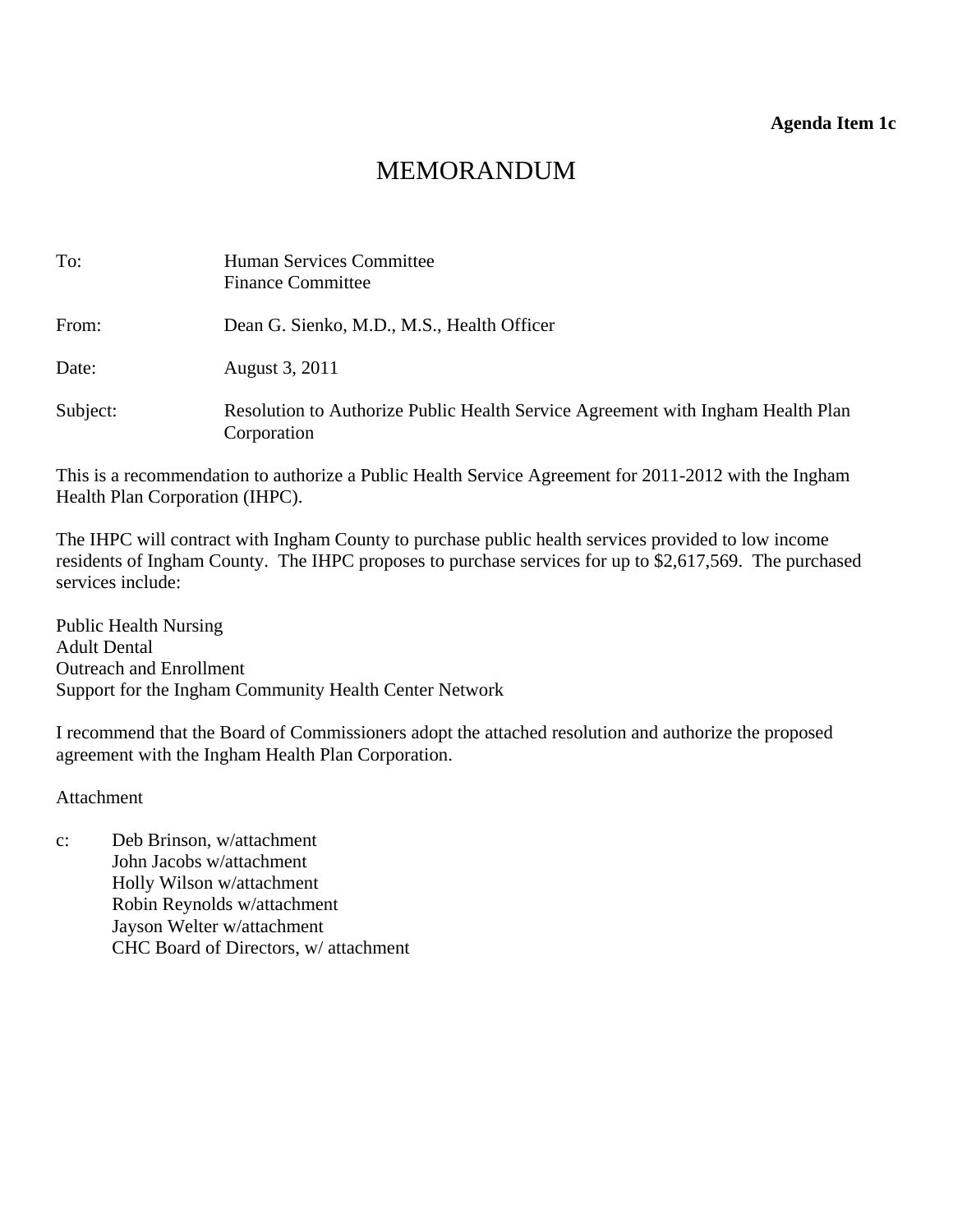Introduced by the Human Services and Finance Committees of the:

## INGHAM COUNTY BOARD OF COMMISSIONERS

## **RESOLUTION TO AUTHORIZE 2011-2012 PUBLIC HEALTH SERVICE AGREEMENT WITH THE INGHAM HEALTH PLAN CORPORATION**

WHEREAS, the Ingham Health Plan Corporation (IHPC) has historically contracted with Ingham County to purchase services to serve low-income populations in Ingham County; and

WHEREAS, the IHPC proposes to contract with Ingham County to purchase services from the Ingham County Health Department during the period October 1, 2011 through September 30, 2012; and

WHEREAS, the Health Officer has recommended that the Board of Commissioners authorize a Public Health Services Agreement with the Ingham Health Plan Corporation.

THEREFORE BE IT RESOLVED, that the Ingham County Board of Commissioners authorizes a Public Health Services Agreement, for up to \$2,617,569, with the Ingham Health Plan Corporation, through which the IHPC will purchase from Ingham County the following public health services:

Public Health Nursing Adult Dental Outreach and Enrollment Support for the Ingham Community Health Center Network

BE IT FURTHER RESOLVED, that the period of the agreement shall be October 1, 2011 through September 30, 2012.

BE IT FURTHER RESOLVED, that the County Clerk and the Chairperson of the Board of Commissioners are hereby authorized to sign the necessary contract documents on behalf of the County after approval as to form by the County Attorney.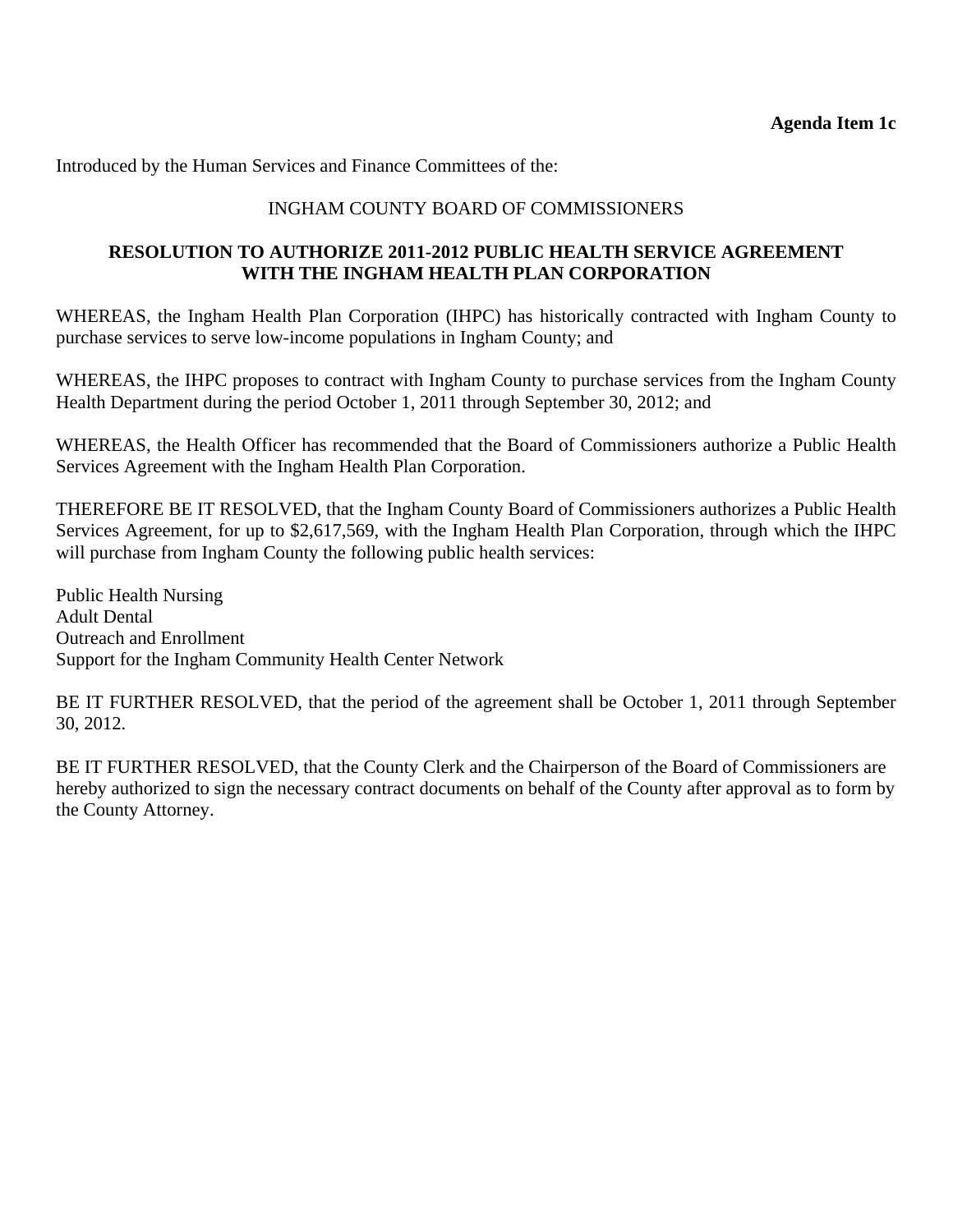# **MEMORANDUM**

<span id="page-11-0"></span>

| TO:   | Human Services Committee<br><b>Finance Committee</b>                                                    |
|-------|---------------------------------------------------------------------------------------------------------|
| FROM: | Dean G. Sienko, M.D., Health Officer                                                                    |
| DATE: | August 4, 2011                                                                                          |
| RE:   | Resolution to Authorize a Consulting Agreement with the Michigan Association for Local Public<br>Health |

Like many state and local health departments, the Michigan Department of Community Health (MDCH) intends to apply for national accreditation in the coming years. Under Public Health Accreditation Board rules, MDCH must first complete a statewide community health needs assessment before it applies.

MDCH has turned to the Michigan Association for Local Public Health (MALPH) for help with coordinating several regional health needs assessment meetings to gather input on the health priorities of Michiganders. MALPH is asking local health departments to facilitate these meetings.

The Ingham County Health Department facilitated such a meeting on July 26, 2011, for Region 1, which is comprised of eight local health departments. This work included advising MDCH on the structure of the meeting, arranging for the space and food, arranging for audio-visual equipment and inviting guests. Approximately 94 people from throughout Mid-Michigan attended the meeting held at Pattengill Middle School in Lansing. The meeting went well and MDCH received good data to support its needs assessment.

MALPH will reimburse the Health Department up to \$10,000 for the expenses related to this meeting. Expenses incurred for the meeting were approximately \$1,200. Additional costs will include travel expenses for attendees who came from outside the Lansing area. In addition, MALPH will also compensate the Health Department in the amount of \$5,000 for facilitating the meeting. In order to receive these funds, and be reimbursed for our expenses, MALPH is requesting the Health Department to sign a consulting agreement.

I recommend that the Board approve this resolution authorizing a consulting agreement in order for the Health Department to be reimbursed and compensated for facilitating this meeting.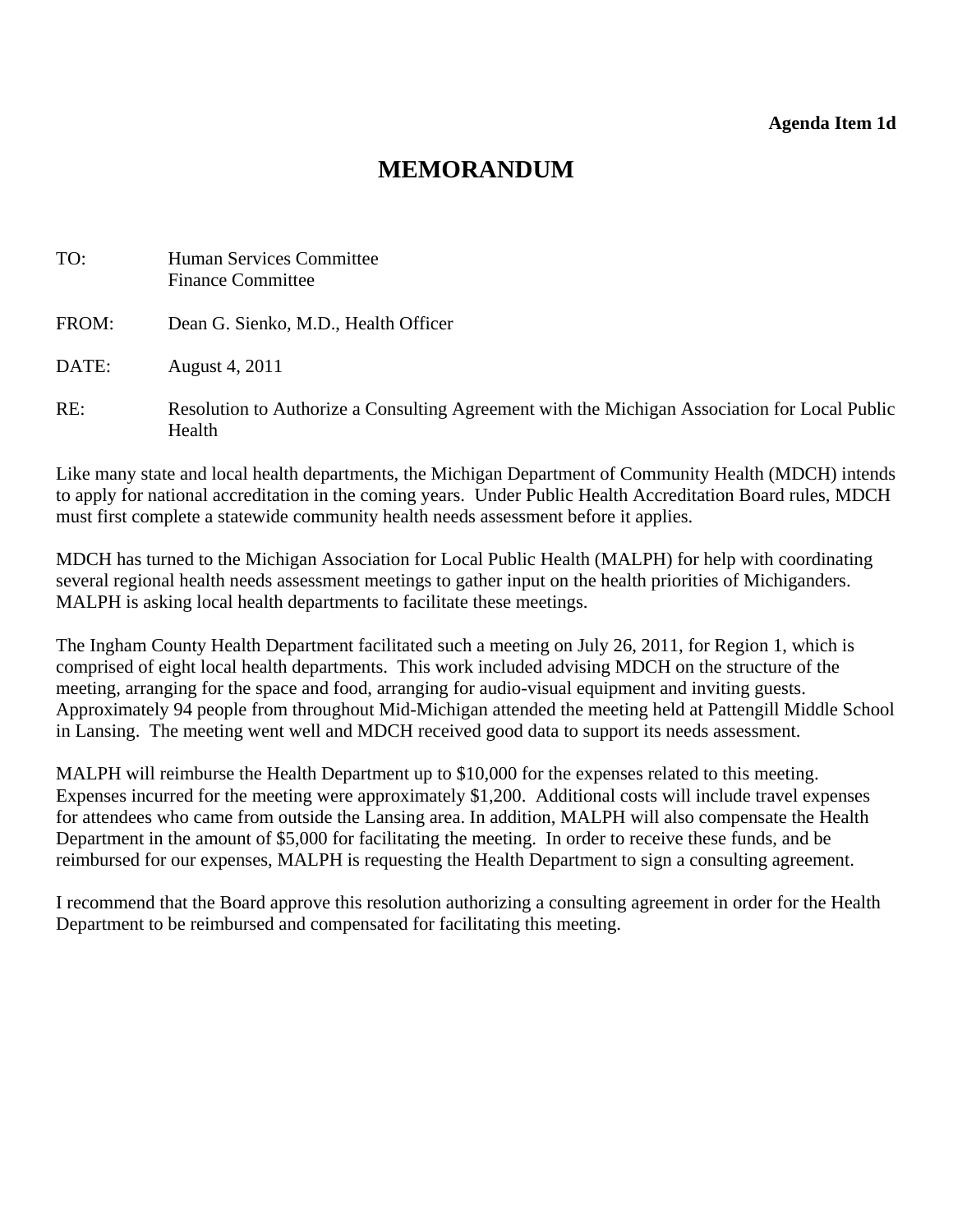Introduced by the Human Services and Finance Committees of the:

# INGHAM COUNTY BOARD OF COMMISSIONERS

## **RESOLUTION TO AUTHORIZE A CONSULTING AGREEMENT WITH THE MICHIGAN ASSOCIATION FOR LOCAL PUBLIC HEALTH**

WHEREAS, the Michigan Association for Local Public Health (MALPH) is coordinating a series of community health needs assessment meetings across Michigan to gather input on the health priorities of Michiganders on behalf of the Michigan Department of Community Health; and

WHEREAS, MALPH is entering into consulting agreements with local governments to facilitate these meetings; and

WHEREAS, the Ingham County Health Department facilitated such a meeting on July 26, 2011, at Pattengill Middle School in Lansing; and

WHEREAS, MALPH will reimburse the Health Department up to \$10,000 for expenses related to facilitating the meeting through a consulting agreement; and

WHEREAS, MALPH will compensate the Health Department \$5,000 for its role in facilitating this meeting.

THEREFORE BE IT RESOLVED, that the Ingham County Board of Commissioners authorizes a consulting agreement with the Michigan Association for Local Public Health for facilitation of the July 26, 2011 community health needs assessment meeting at Pattengill Middle School in Lansing.

BE IT FURTHER RESOLVED, that the term of the agreement is July 25, 2011 through September 30, 2011.

BE IT FURTHER RESOLVED, that the Controller/Administrator is authorized to amend the Health Department's 2011 Budget in order to implement this resolution.

BE IT FURTHER RESOLVED, that the Board Chairperson and County Clerk are authorized to sign any necessary documents consistent with this resolution after approval as to form by the County Attorney.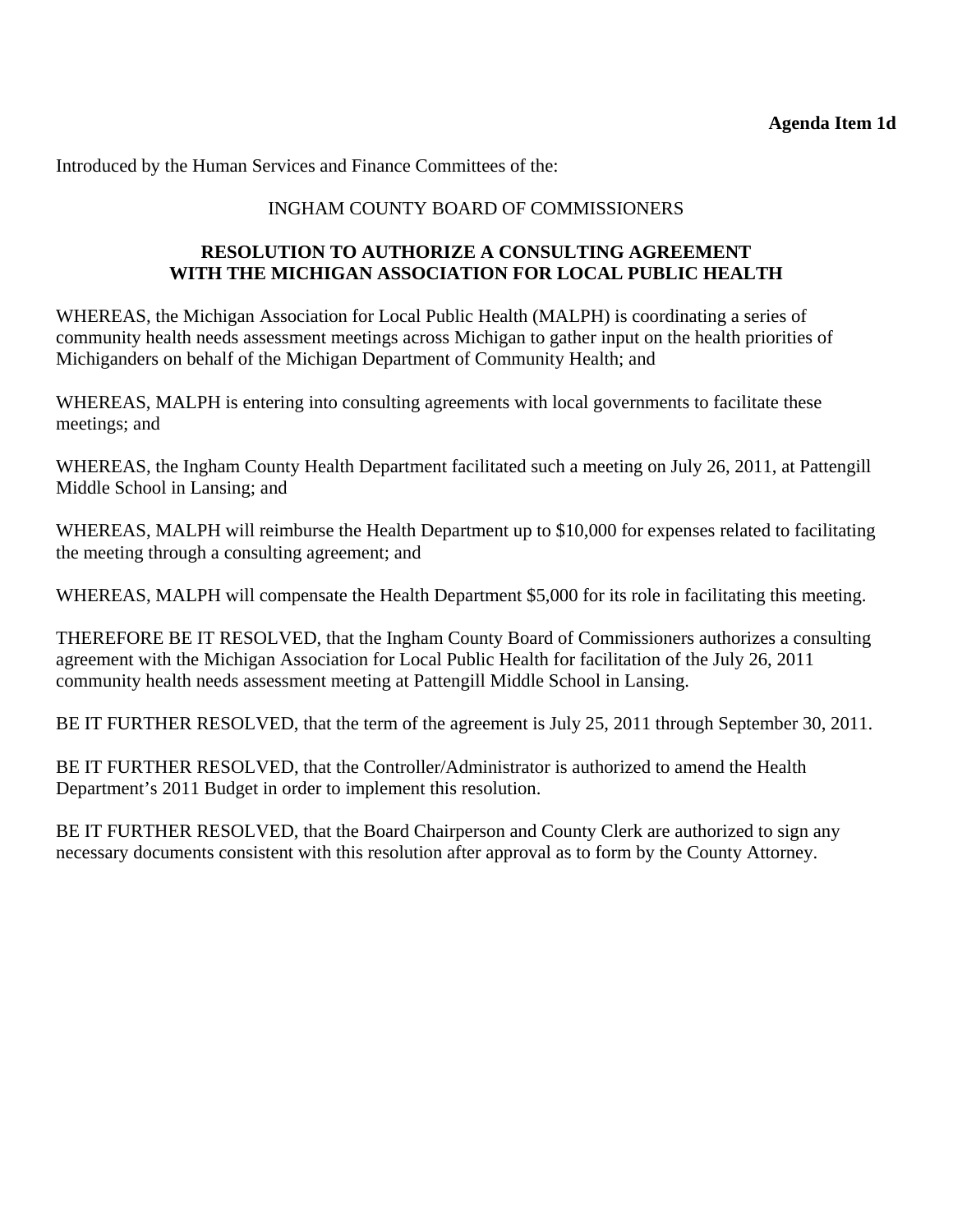# **MEMORANDUM**

<span id="page-13-0"></span>TO: Human Services Committee Finance Committee

FROM: Dean Sienko, M.D., Health Officer

DATE: August 3, 2011

RE: Authorization for the Intergovernmental Transfer of Funds to Support Disproportionate Share Hospital payment to Ingham Regional Medical Center and Sparrow Health System

This is a recommendation to authorize the transfer of funds to the State of Michigan for the purpose of supporting Disproportionate Share Hospital (DHS) payments to Ingham Regional Medical Center and Sparrow Health System. The Federal government approved Michigan's Medicaid State Plan Amendment TN No. 05-13, effective June 1, 2006, which created an "Indigent Care Agreements Pool" for hospitals which qualified for Medicaid Disproportionate Share ("DSH") payments and allowed them to receive DSH payments under the Indigent Care Agreements Pool so long as: (a) the hospital had an Indigent Care Agreement with a local health care entity, such as Ingham Health Plan Corporation; and (b) the Indigent Care Agreement stipulated that direct or indirect health care services be provided to low-income patients with special needs who are not covered under other public or private health care programs. Both Ingham Regional Medical Center and Sparrow Health are qualified to receive these special payments.

The Ingham Health Plan Corporation (IHPC) was created in 1998 as a non-profit corporation for the purposes of promoting, arranging, and managing an effective system of health care in a manner which decreases the cost of health care services to the community at large and persons unable to pay for such care. The Corporation also supports certain public health services which are directed at low-income, uninsured persons, including services delivered by the Ingham County Health Department.

The attached resolution will authorize the County Controller and the County Treasurer to transfer to the State of Michigan up to \$3.8 million annually from the Health Fund to support Disproportionate Share Hospital Payments to Ingham Regional Medical Center and Sparrow Health System. The transfers will be made after confirmation of the following conditions:

- ' Ingham Regional Medical Center and/or Sparrow Health System have signed Indigent Care Agreement(s) with the Ingham Health Plan Corporation for the time period of October 1, 2011 through September 30, 2012.
- ' The Ingham Health Plan Corporation has executed an agreement with Ingham County to purchase administrative support services and an agreement with Ingham County to provide primary care services and outreach services.
- ' The State has indicated that Ingham Regional Medical Center and/or Sparrow Health System are eligible to receive ICA-based DSH payments at the level supported by the intergovernmental transfer.

I recommend that the Board of Commissioners adopt the attached resolution and authorize the intergovernmental transfers.

#### Attachment

c: Debra Brinson w/attachment John Jacobs w/attachment Jayson Welter w/attachment Robin Reynolds w/attachment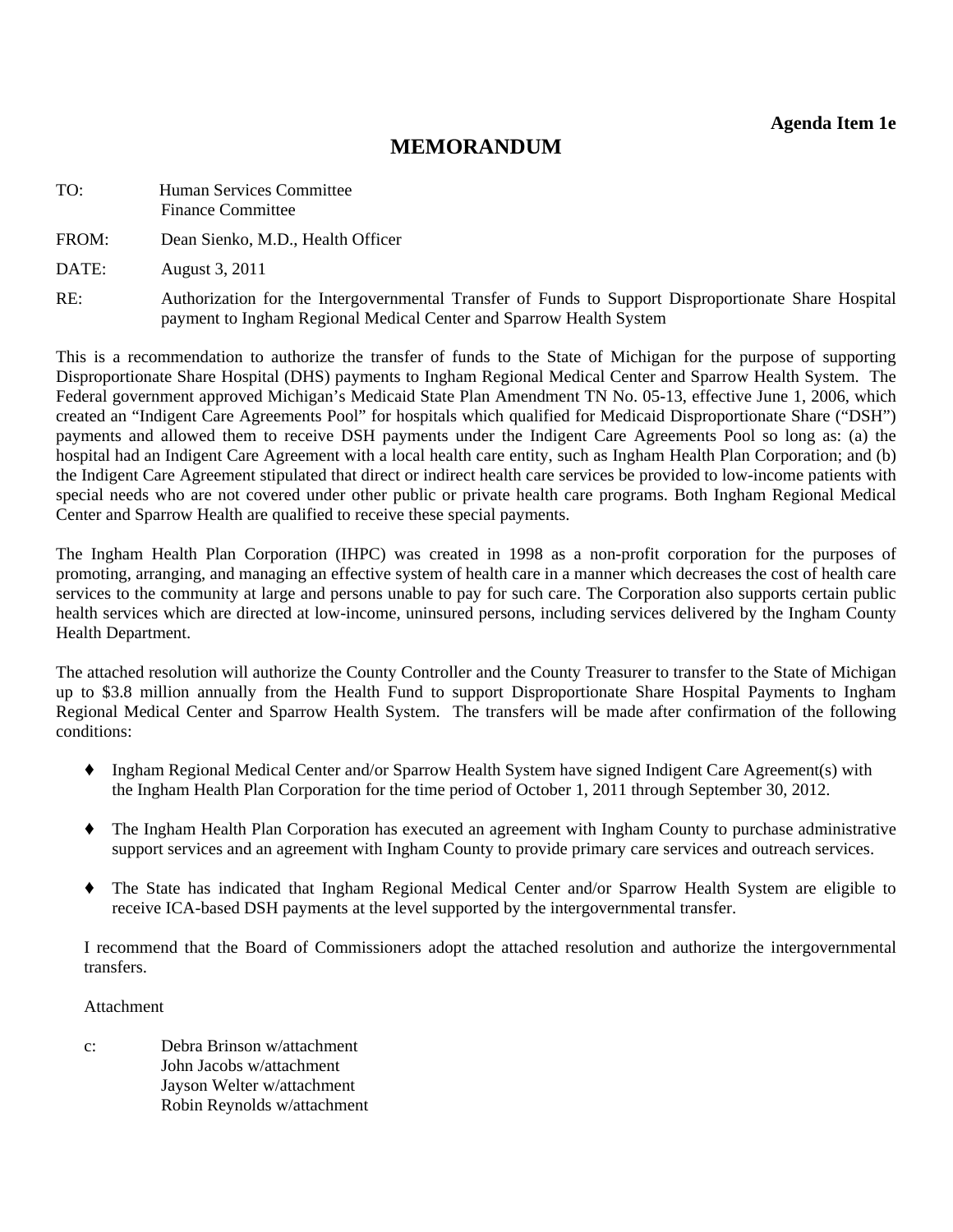Introduced by the Human Services and Finance Committees of the:

## INGHAM COUNTY BOARD OF COMMISSIONERS

### **RESOLUTION TO AUTHORIZE THE INTERGOVERNMENTAL TRANSFER OF INGHAM COUNTY FUNDS TO SUPPORT DSH PAYMENTS TO INGHAM REGIONAL MEDICAL CENTER AND SPARROW HEALTH SYSTEM**

 WHEREAS, Ingham County has an objective to assure access to appropriate levels of health care for Ingham County residents, with a goal of having all residents participating in an organized system of health care; and

WHEREAS, the Federal government has approved Michigan's Medicaid State Plan Amendment TN No. 05-13, effective June 1, 2006, which created an "Indigent Care Agreements Pool" for hospitals qualifying for Medicaid Disproportionate Share ("DSH") payments to receive DSH payments under the Indigent Care Agreements Pool so long as: (a) the hospital has an Indigent Care Agreement with a local health care entity, such as Ingham Health Plan Corporation; and (b) the Indigent Care Agreement stipulates that direct or indirect health care services be provided to low-income patients with special needs who are not covered under other public or private health care programs; and

WHEREAS, Ingham Health Plan Corporation purposes include promoting, organizing, managing and administering programs to create a system for providing or arranging and paying for health care services in a cost effective manner for persons unable to pay for such health care services; and

WHEREAS, Ingham Health Plan Corporation will enter into an Indigent Care Agreement with Ingham Regional Health Center and/or Sparrow Health System, requiring Ingham Health Plan Corporation to directly or indirectly operate a program of arranging and paying for health care to low-income individuals with special needs who are not covered under other public or private health care programs and who are unable to pay for such services; and

WHEREAS, both the Federal government and the State of Michigan participate in the financing of the Indigent Care Agreements Pool, with the Federal government matching the State's portion pursuant to the Federal medical assistance percentage formula; and

WHEREAS, certain intergovernmental transfers of public funds from Ingham County may be made to the State of Michigan to be used as the State's share in claiming the Federal match; and

WHEREAS, the Controller/Administrator and the Health Officer recommend that the Board of Commissioners authorize the intergovernmental transfer of up to \$3.8 million from the appropriation to the Health Fund.

THEREFORE BE IT RESOLVED, that the Ingham County Board of Commissioners authorizes the County Treasurer and the County Controller/Administrator to implement intergovernmental transfers of up to \$3.8 million from the Health Fund to the State of Michigan for the purpose of contributing to Disproportionate Share Hospital payments made through the Indigent Care Agreements Pool to Ingham Regional Medical Center and Sparrow Health System.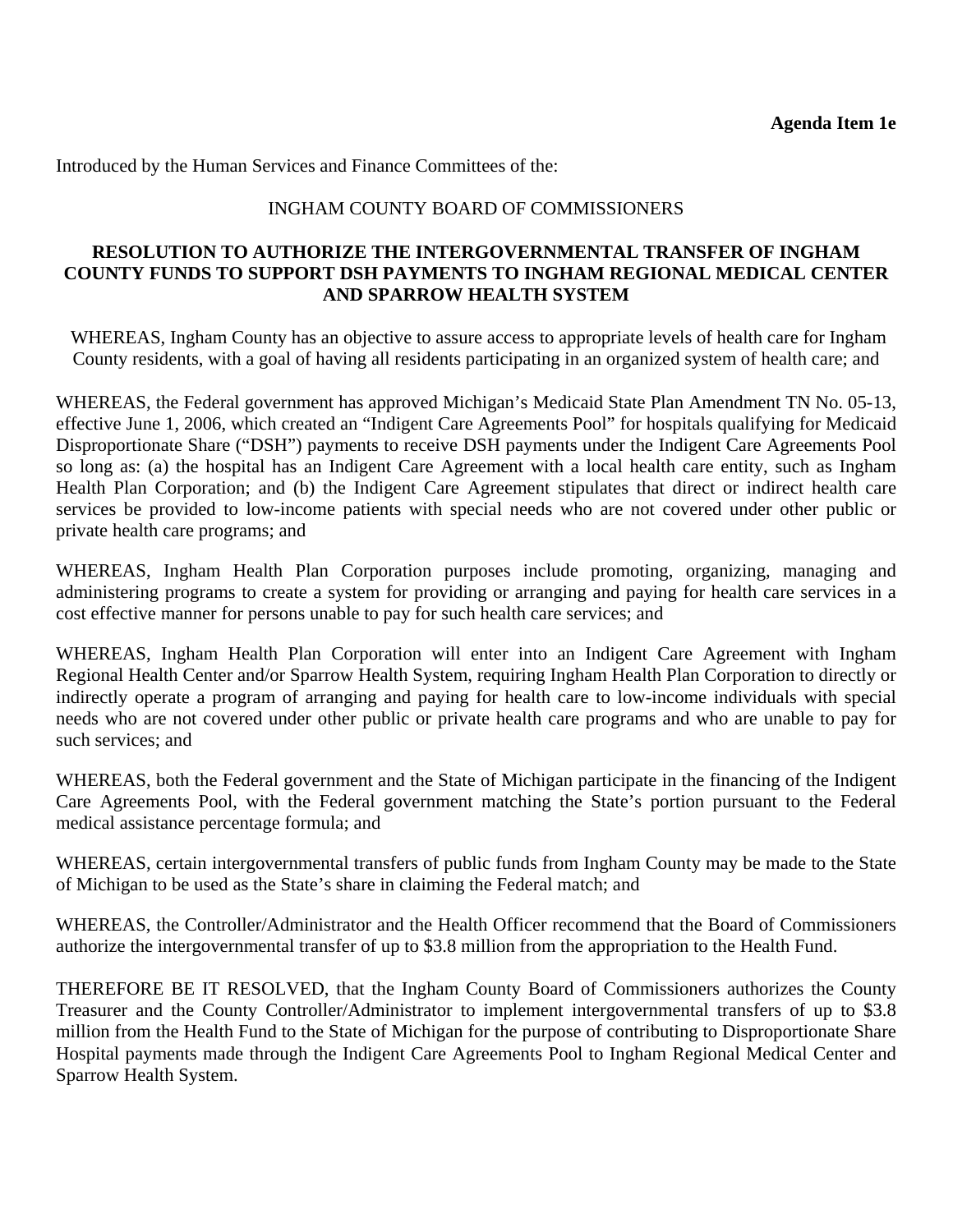BE IT FURTHER RESOLVED, that the intergovernmental transfers are authorized once the following conditions are in place:

- ' Ingham Regional Medical Center and/or Sparrow Health System have signed Indigent Care Agreement(s) with the Ingham Health Plan Corporation for the time period of October 1, 2011 through September 30, 2012.
- ' The State has indicated via the Michigan Department of Community Health website or another mechanism that Ingham Regional Medical Center and/or Sparrow Health System are eligible to receive Indigent Care Agreement-based DSH payments in the amount that would be supported by the Ingham County intergovernmental transfer.
- ' The Ingham Health Plan Corporation has executed an agreement with Ingham County to purchase administrative support services and an agreement with Ingham County to provide primary care services and outreach services.

BE IT FURTHER RESOLVED, that this Resolution shall be effective October 1, 2011 through September 30, 2012.

BE IT FURTHER RESOLVED, that the County Clerk and the Chairperson of the Board of Commissioners are hereby authorized to sign the necessary contract documents on behalf of the County after approval as to form by the County Attorney.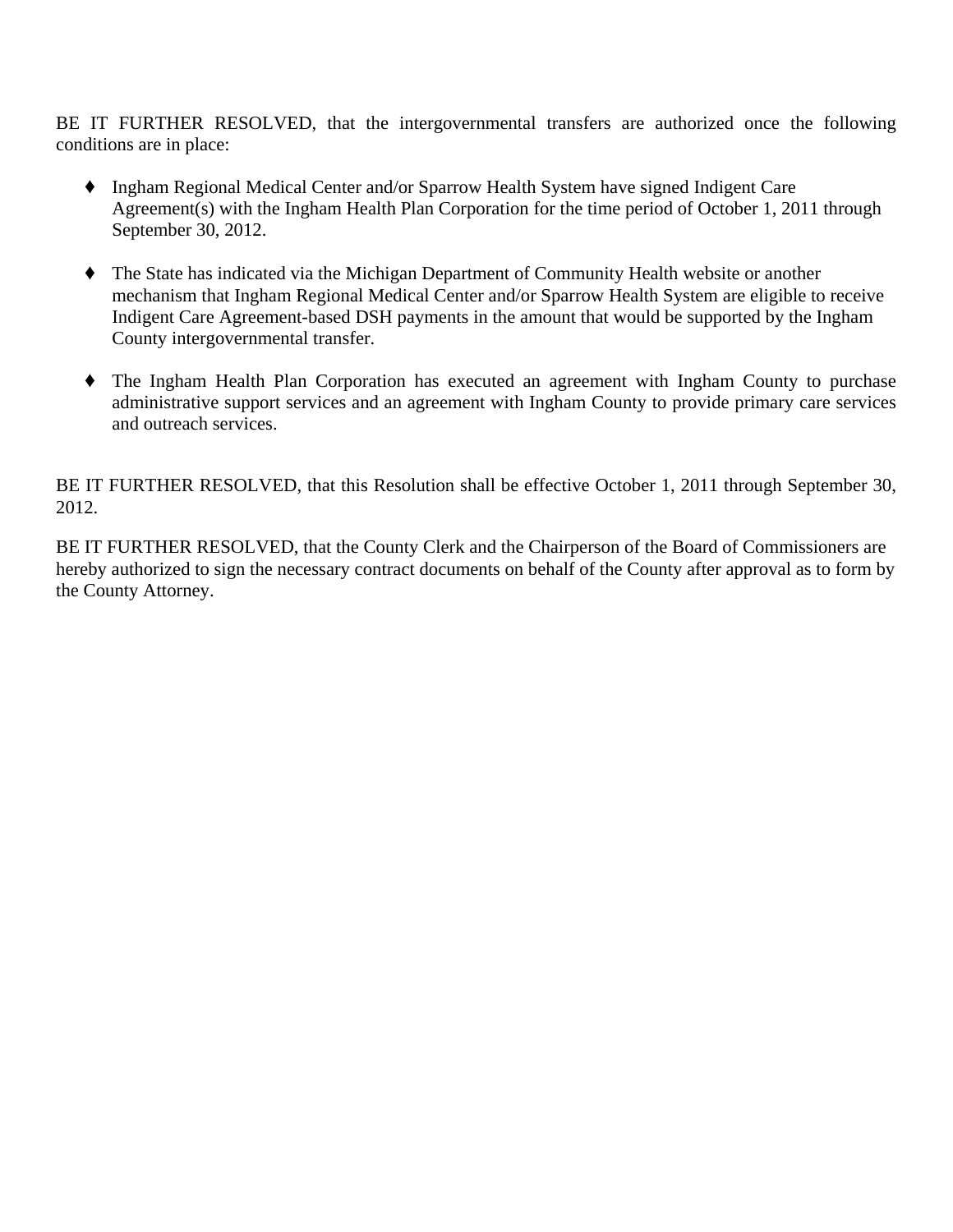# MEMORANDUM

<span id="page-16-0"></span>

| To:      | Human Services Committee<br><b>Finance Committee</b> |  |
|----------|------------------------------------------------------|--|
| From:    | Dean Sienko, M.D. Health Officer                     |  |
| Date:    | August 1, 2011                                       |  |
| Subject: | CPBC Agreement Amendment #3 for 2010-2011            |  |

This is a recommendation to authorize Amendment #3 of the 2010-2011 Comprehensive

Planning, Budgeting and Contracting (CPBC) Agreement with the Michigan Department of Community Health (MDCH). The CPBC Agreement is the annual process whereby the MDCH transmits State and Federal funds to Ingham County to support public health programs. The CPBC Agreement establishes the funding levels and the terms and conditions under which the funds are disbursed. The Board of Commissioners authorized the 2010- 2011 Agreement in Resolution #10-334 and authorized amendments in resolutions #11-115, #11-149 and #11- 184. We expect this to be the final amendment of the 2010-2011 fiscal year.

The CPBC Agreement is regularly amended to adjust funding levels and clarify terms and conditions. Amendment #3 will increase the budget for Comprehensive Local Health Services from \$5,185,280 to \$5,205,019 for a net increase of \$19,739. The Amendment makes the following specific changes in the budget:

- 1. Bioterrorism, a decrease of \$4,976 to \$26,185.
- 2. Family Planning/BCCCP Joint Project, an increase of \$715 to \$13,695.
- 3. PRIME local learning collaborative, new funding of \$24,000.

Regarding Item 1, reduction in funding to support bioterrorism activities under public health emergency preparedness: this adjustment is the result of differences between CDC and MDCH fiscal years. CDC support for bioterrorism preparedness has been reduced in the *next* fiscal year. However, the CDC fiscal year starts in August so the change is reflected in this year's MDCH budget. This change is fully anticipated in our 2011-12 proposed budget.

Regarding Item 3, support for the PRIME local learning collaborative: these funds are for continuing the work that Ingham and Washtenaw Counties are doing on health equity and social justice first authorized by the Board of Commissioners in resolution #11-042.

I recommend that the Board of Commissioners adopt the attached resolution.

c: John Jacobs w/attachment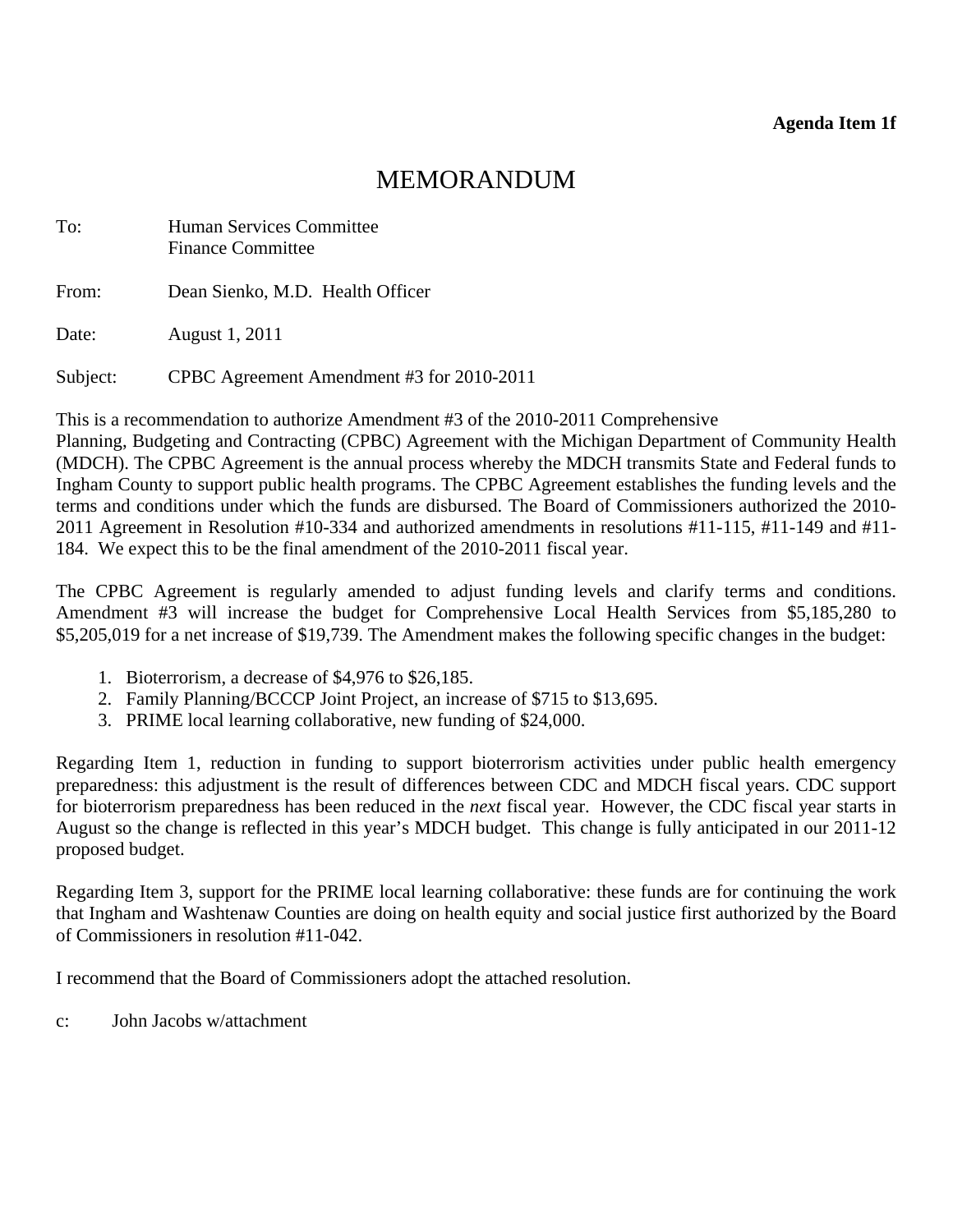Introduced by the Human Services and Finance Committees of the:

# INGHAM COUNTY BOARD OF COMMISSIONERS

## **RESOLUTION TO AUTHORIZE AMENDMENT #3 TO THE 2010-2011 COMPREHENSIVE PLANNING, BUDGETING AND CONTRACTING AGREEMENT WITH THE MICHIGAN DEPARTMENT OF COMMUNITY HEALTH**

WHEREAS, the responsibility for protecting the health of the public is a shared responsibility between the State and County governments in Michigan; and

WHEREAS, the Michigan Department of Community Health (MDCH) and local health departments enter into contracts to clarify the role and responsibility of each party in protecting public health; and

WHEREAS, the MDCH and Ingham County have entered into a 2010-2011 Agreement for the delivery of public health services under the Comprehensive Planning, Budgeting and Contracting (CPBC) process as authorized by Resolution #10-334 and amended in Resolutions #11-115, #11-149 and #11-184; and

WHEREAS, the MDCH has proposed an amendment to the current Agreement to adjust grant funding levels and clarify Agreement procedures; and

WHEREAS, the Health Officer has recommended that the Board of Commissioners authorize the Amendment.

THEREFORE BE IT RESOLVED, that the Ingham County Board of Commissioners authorizes Amendment #3 to the 2010-2011 Comprehensive Planning, Budgeting, and Contracting (CPBC) Agreement with the Michigan Department of Community Health (MDCH).

BE IT FURTHER RESOLVED, that the total amount of CPBC funding shall increase from \$5,185,280 to \$5,205,019 for a net increase of \$19,739.

BE IT FURTHER RESOLVED, that the net increase consists of the following specific changes to program budgets:

- 1. Bioterrorism, a decrease of \$4,976 to \$26,185.
- 2. Family Planning/BCCCP Joint Project, an increase of \$715 to \$13,695.
- 3. PRIME local learning collaborative, new funding of \$24,000.

BE IT FURTHER RESOLVED, that the Health Officer, Dean Sienko, MD, and John Jacobs, Chief Financial Officer of the Health Department, are authorized to submit Amendment #3 of the 2010-2011 CPBC grant documents electronically through the Mi-E Grants system.

BE IT FURTHER RESOLVED, that the Controller/Administrator is authorized to amend the Health Department's 2011 Budget in order to implement this resolution.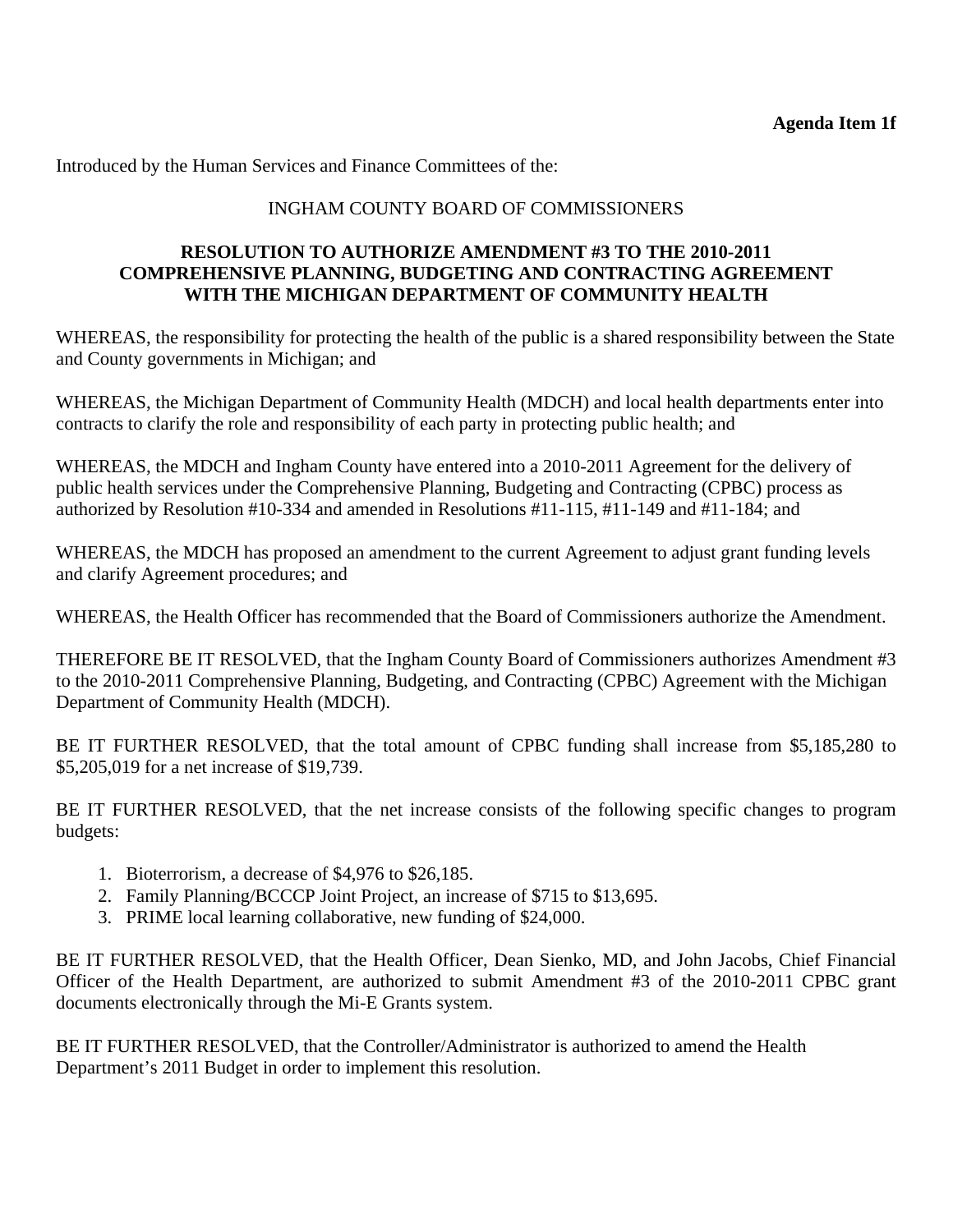# **MEMORANDUM**

<span id="page-18-0"></span>

| TO:   | Human Services Committee                                                              |
|-------|---------------------------------------------------------------------------------------|
| FROM: | Dean G. Sienko, M.D., M.S. Health Officer                                             |
| DATE: | August 3, 2011                                                                        |
| RE:   | Request to Authorize the Use of the County Logo on the 4D Medtipster Rx Discount Card |

The Ingham County Health Department and the Ingham Health Plan request that the Ingham County Board of Commissioners endorse the use of the Medtipster Rx Discount Card through 4D Pharmacy, Inc. and allow the use of the County logo.

The Ingham Health Plan has operated the Capital Area Prescription Program through the 4D Pharmacy, Inc. since 1998. This program provides medications at a reduced rate to registered cardholders who have no other prescription coverage. The average savings is 30% off the retail price. This card is provided to County residents at no charge and is a no-cost community benefit of the Ingham Health Plan's relationship with pharmacy benefit managers.

4D Pharmacy, Inc. has a new card available, the Medtipster Rx Discount Card. This new card is still available at no cost and provides pharmacy discounts and adds dental and vision discounts as well. Additionally, the Medtipster Rx Discount Card does not require card holders to register, which makes the card easier to distribute and use.

Ingham Health Plan requests that the Ingham County Board of Commissioners endorse the Medtipster Rx Discount Card and allow the County logo to be placed on the card. The County logo will add credibility to the card and will represent the partnership between Ingham County and Ingham Health Plan as they provide services to County residents. Medtipster Rx Discount Cards will be available at all Ingham County Health Department Community Health Centers as well as at community partner locations throughout the County.

The Medtipster Rx Discount Card will replace the Capital Area Prescription Program card at no cost. I recommend that the Ingham County Board of Commissioners endorse the Medtipster Rx Discount Card and approve the use of the County logo on the cards.

c: Debra Brinson, Deputy Health Officer, w/attachment John Jacobs, Chief Financial Officer, w/attachment Barbara Mastin, Chief Operating Officer, w/attachment Jayson Welter, Director of Policy, Programs and Compliance, w/attachment Community Health Center Board of Directors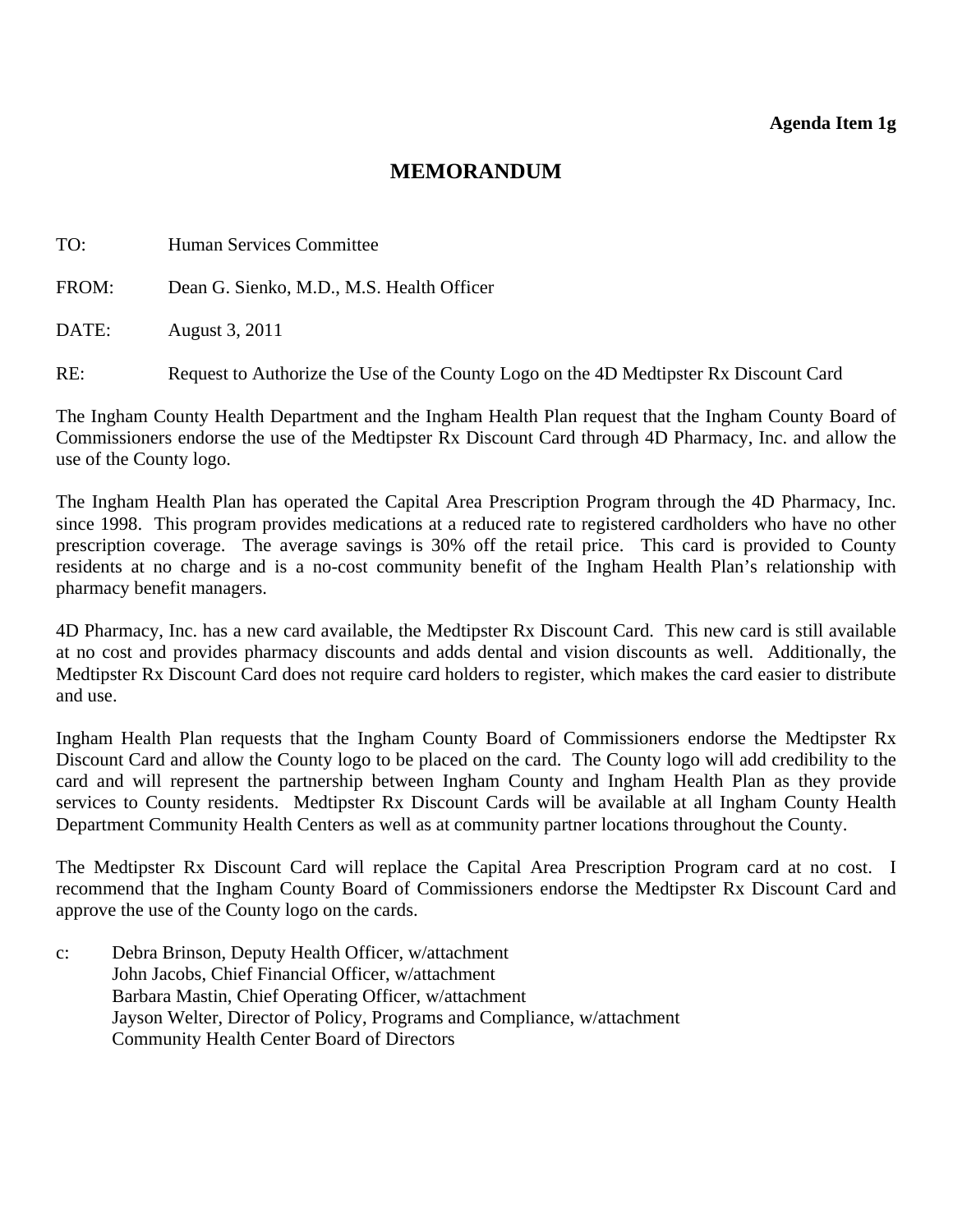Introduced by the Human Services Committee of the:

## INGHAM COUNTY BOARD OF COMMISSIONERS

# **RESOLUTION TO AUTHORIZE THE USE OF THE COUNTY LOGO ON THE MEDTIPSTER RX DISCOUNT CARD**

WHEREAS, the Ingham Health Plan has operated the Capital Area Prescription Program through the 4D Pharmacy, Inc. since 1998; and

WHEREAS, the Capital Area Prescription Program provides medications at a reduced rate to registered cardholders who have no other prescription coverage; and

WHEREAS, the average savings is 30% off the retail price; and

WHEREAS, this card is provided to Ingham County residents at no charge and is a no-cost community benefit of the Ingham Health Plan's relationship with pharmacy benefit managers; and

WHEREAS, 4D Pharmacy, Inc. has a new card available, the Medtipster Rx Discount Card; and

WHEREAS, this new card is available at no cost and includes pharmacy discounts and adds dental and vision discounts as well; and

WHEREAS, the Medtipster Rx Discount Card does not require card holders to register, which makes the card easier to distribute and use; and

WHEREAS, the Ingham Health Plan requests that the Ingham County Board of Commissioners endorse the Medtipster Rx Discount Card and allow the County logo to be placed on the card; and

WHEREAS, the County logo will add credibility to the card and will represent the partnership between Ingham County and Ingham Health Plan as they provide services to County residents; and

WHEREAS, the Medtipster Rx Discount Cards will be available at all Ingham County Health Department Community Health Centers as well as at community partner locations throughout the County; and

WHEREAS, the Medtipster Rx Discount Card will replace the Capital Area Prescription Program card at no charge; and

WHEREAS, the Health Officer recommends that the Ingham County Board of Commissioners endorse the Medtipster Rx Discount Card and approve the use of the County logo on the cards.

THEREFORE BE IT RESOLVED, that the Ingham County Board of Commissioners endorses the use of the Medtipster Rx Discount Card by the Ingham Health Plan and the Ingham County Health Department Community Health Center Network.

BE IT FURTHER RESOLVED, that the Ingham County Board of Commissioners authorizes the use of the County logo on the Medtipster Rx Discount Card.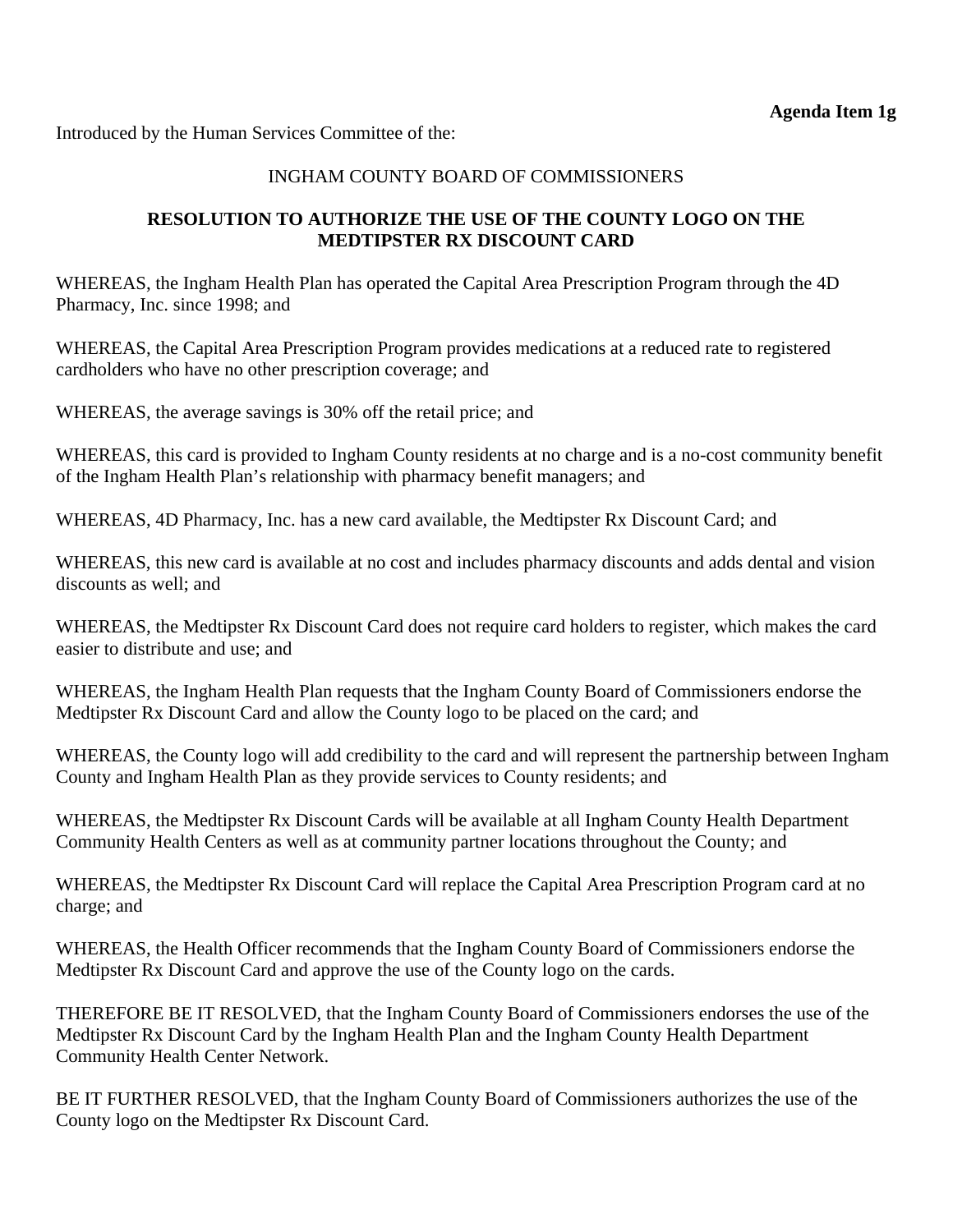### **Agenda Item 1h**

<span id="page-20-0"></span>Introduced by the Human Services Committee of the:

### INGHAM COUNTY BOARD OF COMMISSIONERS

#### **RESOLUTION HONORING DIANA DELGADO**

WHEREAS, Diana Delgado began her career with Ingham County in April 1989 as a part-time Clerk-Typist I for the Health Education Unit the Ingham County Health Department; and

WHEREAS, in June 1991, she transferred to the AIDS Testing & Counseling Program; and

WHEREAS, in April 1995, she transferred to the Health Education Unit and in 1998 became full-time; and

WHEREAS, in 1999, through the job study, her position was reclassified as a Health Programs Assistant; and

WHEREAS, in 2008, she was assigned to the Well Child Health Center; and

WHEREAS, Diana's assistance to those in the community is appreciated, especially her ability to assist with translating for clients in the Hispanic community; and

WHEREAS, Diana's kindness and willingness to assist others will be missed by those in the Ingham community.

THEREFORE BE IT RESOLVED, that the Ingham County Board of Commissioners hereby honors Diana Delgado for 22 years of dedicated service to the community and for the contributions she has made to the Ingham County Health Department.

BE IT FURTHER RESOLVED, that the Board wishes her continued success in all of her future endeavors.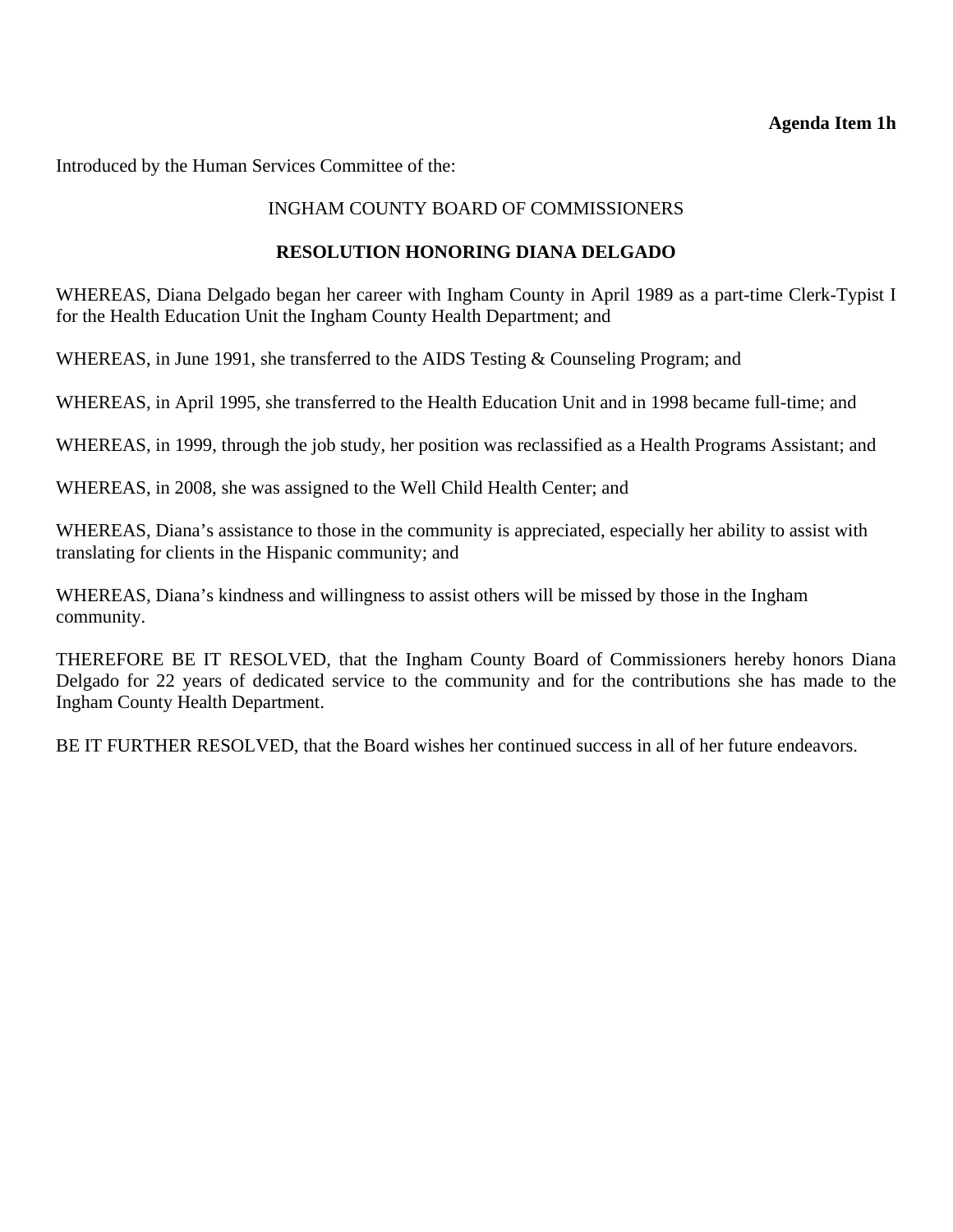## **Agenda Item 1i**

<span id="page-21-0"></span>Introduced by the Human Services Committee of the:

## INGHAM COUNTY BOARD OF COMMISSIONERS

## **RESOLUTION HONORING ASHLEY HARDING**

WHEREAS, Ashley Harding began her career with the Ingham County Health Department in January 2008, as the Coordinator/Advocate with the Native American Outreach Program (NAOP), working with Native American families and individuals to help them access important services for health and well-being; and

WHEREAS, Ms. Harding has done this by impressively building strong one-on-one relationships in the community, and earning the trust of both those she serves and other providers whose job is also to serve the community; and

WHEREAS, Ms. Harding has earned a sterling reputation as an advocate for social equity and as a powerful communicator of the specific historical and cultural roots of injustice Native Americans continue to experience today; and

WHEREAS, the outreach efforts of Ms. Harding, included leading the Michigan Indian Day 2010, which hosted over 200 participants from Michigan and beyond; and serving on the 2010 Census committee to ensure that Native American families participated in the survey and were counted; and

WHEREAS, locally Ms. Harding developed effective programs to meet the needs of the Native American community, including the Indigenous Youth Empowerment Program; a school based program for Native youth; and Personal Action Towards Health (PATH) classes for Native American Elders, focusing on chronic disease self-management; and

WHEREAS, the annual holiday celebration which she coordinated ensured that almost 250 families and their children had access to gifts and food; and

WHEREAS, Ms. Harding has made the difficult decision to relocate her family to Oregon and will be leaving the Ingham County area; and

WHEREAS, Ms. Harding's service to Ingham County, the NAOP, and the Native American community have been invaluable and her passion and commitment will be long remembered, and her kind nature will be greatly missed.

THEREFORE BE IT RESOLVED, that the Ingham County Board of Commissioners hereby expresses its sincere appreciation and honors Ms. Harding for her dedicated service to the community and for the contributions she has made to the Ingham County Health Department.

BE IT FURTHER RESOLVED, that the Board wishes her continued success in all of her future endeavors.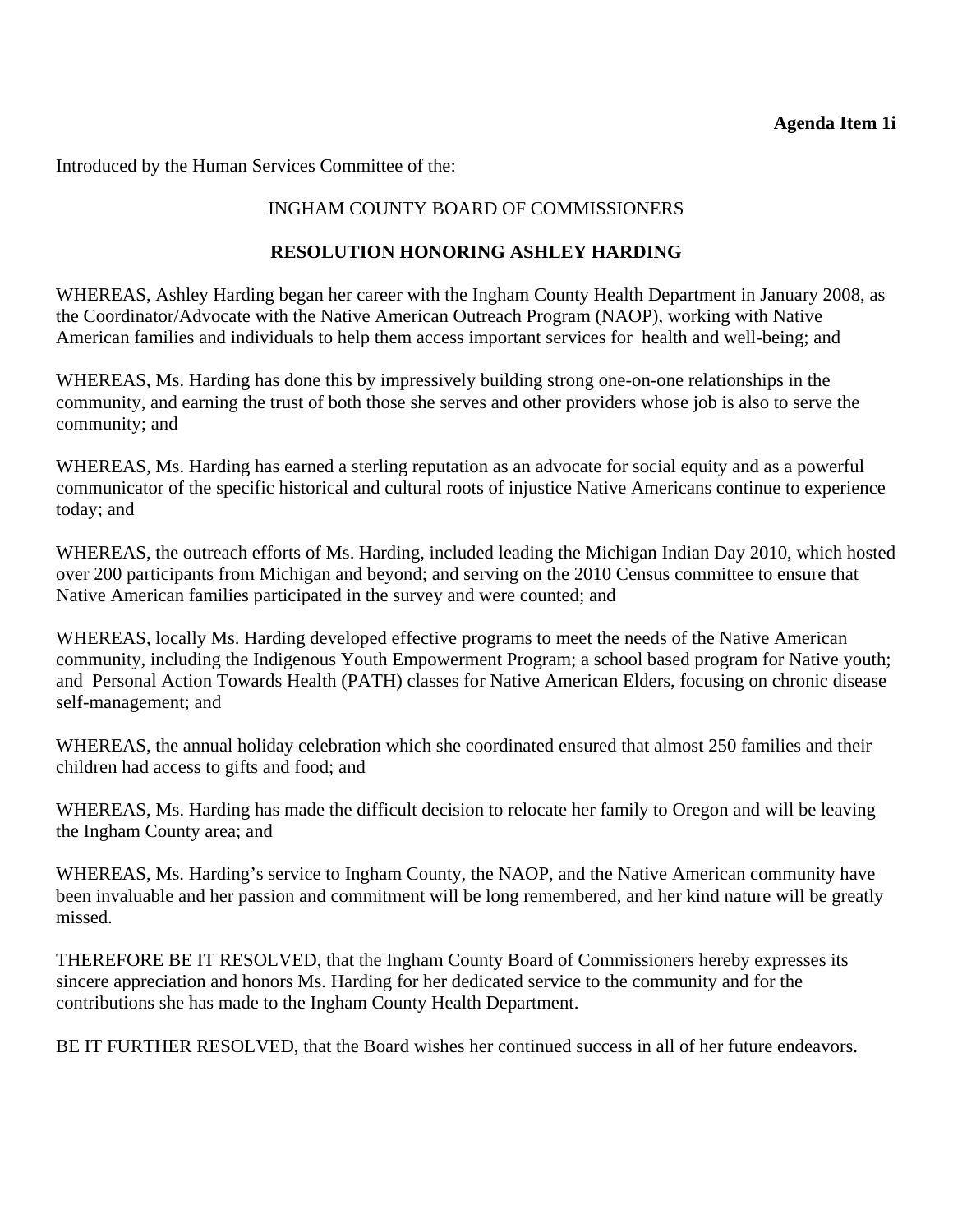### **Agenda Item 2**

<span id="page-22-0"></span>

| TO:          | Human Services Committee                                                              |
|--------------|---------------------------------------------------------------------------------------|
|              | <b>County Services Committee</b>                                                      |
|              | <b>Finance Committee</b>                                                              |
| <b>FROM:</b> | Randy A. Marwede, Director, Ingham County Dept of Veteran Affairs                     |
| <b>DATE:</b> | July 11, 2011                                                                         |
| RE:          | Authorization for a Reorganization and Request of a Waiver of the Hiring Freeze/Delay |

The position of Deputy Director (MCF 07, Position # 682002), Ingham County Department of Veteran Affairs will become vacant as a result of a retirement on September 30, 2011. This reorganization is proposed as a part of the 2012 budget process, and if approved will result in a savings of \$9,651, and will be included in the Controller's recommendation.

|           | Title                   | Deputy Director | <b>Veteran Benefits</b> |
|-----------|-------------------------|-----------------|-------------------------|
|           |                         |                 | Counselor               |
| Line Item | Desc                    | MCF07 Step 5    | MCF05 Step 5            |
| 704000    | Salary                  | \$54,190        | \$46,467                |
| 720000    | Longevity               | \$1,800         | \$1,800                 |
|           | <b>Total Wages</b>      | \$55,990        | \$48,267                |
|           |                         |                 |                         |
| 715000    | FICA & med              | \$4,283         | \$3,692                 |
| 716020    | Hlth & Surcharge        | \$14,205        | \$14,205                |
| 716000    | Dental                  | \$805           | \$805                   |
| 716200    | Vision                  | \$114           | \$114                   |
| 717000    | Life Insurance          | \$126           | \$126                   |
| 717000    | Disability              | \$106           | \$92                    |
| 718000    | Retirement              | \$8,007         | \$6,902                 |
| 722000    | <b>Workers Comp</b>     | \$45            | \$39                    |
| 915050    | Liability               | \$977           | \$842                   |
| 722600    | <b>CARES</b>            | \$33            | \$33                    |
| 716040    | <b>Health Ins Trust</b> | \$560           | \$483                   |
|           | <b>Total</b>            | \$85,251        | \$75,600                |
|           | <b>Savings</b>          |                 | \$9,651                 |

Attached is the job description for Veteran Benefits Counselor position. Supervisory responsibilities performed by the Deputy Director will be absorbed by the Director and other non supervisory tasks will be distributed among other staff members.

This will allow the department to continue to have three counselors (two veteran benefits counselors and Director) providing services to our veterans. I am requesting authorization for fill the Veteran Benefits Counselor position immediately after September 30, 2011 to avoid a 33% drop in the Department's ability to provide services to our clients.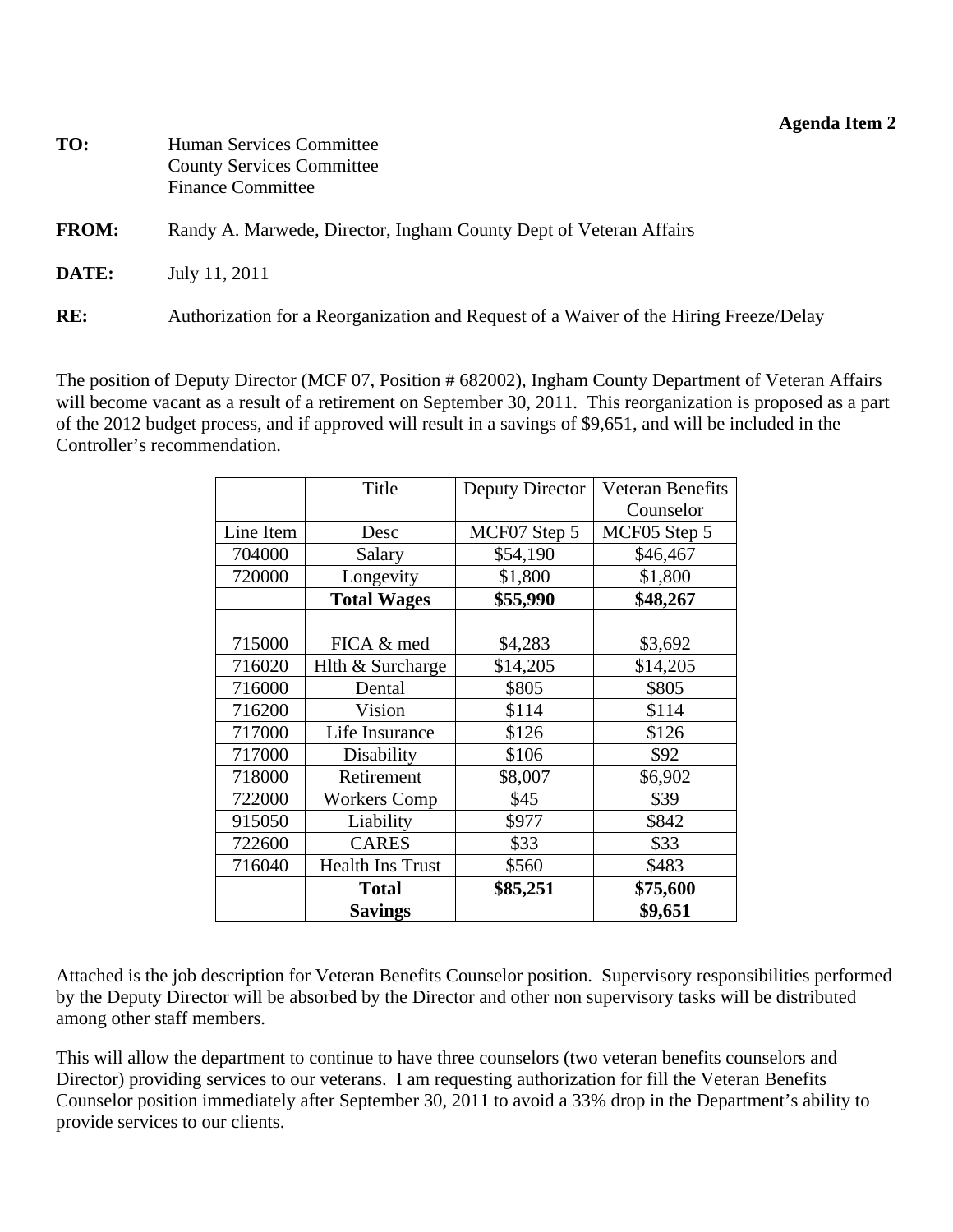Delays in services would include the following:

- *Intake, assessment, and referral of combat veterans seeking services for post traumatic stress disorder. This not only includes veterans from Afghanistan and Iraq but also Vietnam and Korea. Many veterans have difficulties working up the courage to seek treatment and it is this department's responsibility to encourage and respond promptly to these requests. We do not want to become another part of the bureaucracy that more often than not has a "take a number and stand in line attitude". Often times when a combat veteran is put off in there initial request to seek help they end up back "outside the wire" for a prolonged period of time. Often this results in encounters with local law enforcement, the judicial system and others. Currently at any one time there are approximately fifty veterans in 54B District Court in the Veteran Court Program. A significant number of these are combat veterans with untreated post traumatic stress disorder.*
- *Intake and processing of applications for emergency financial assistance. This Department has two programs that assist war era veterans and their dependents in meeting their basic needs in times of emergency. This would include requests for food, housing, and utilities. Since this Department has been receiving funding under PA 214 we have identified 75% of our clientele as indigent. 100% of veterans/surviving spouses requesting emergency assistance through these two programs are identified as indigent.*
- *Intake and processing of applications for pension and death pension claims. These are two programs that are income based and effect not only what would be considered "low income" clientele but also those that perhaps have "reasonable income" but have significant costs for nursing home care, assisted living care, adult foster care, in home attendant care etc. This would include our WWII veterans and their spouses, Korean War veterans and their spouses, and an ever increasing number of Vietnam Veterans and their spouses. These two programs help assist with the costs that are associated with ones inability to provide for their activities of daily living.*
- *Intake and processing of disability compensation claims (military related disabilities), burial benefits, loan guaranty benefits, transportation services, outreach activities and others.*

The budget office has been consulted on this request for reorganization and waiver of the hiring freeze/delay and there are no negative financial implications for these actions.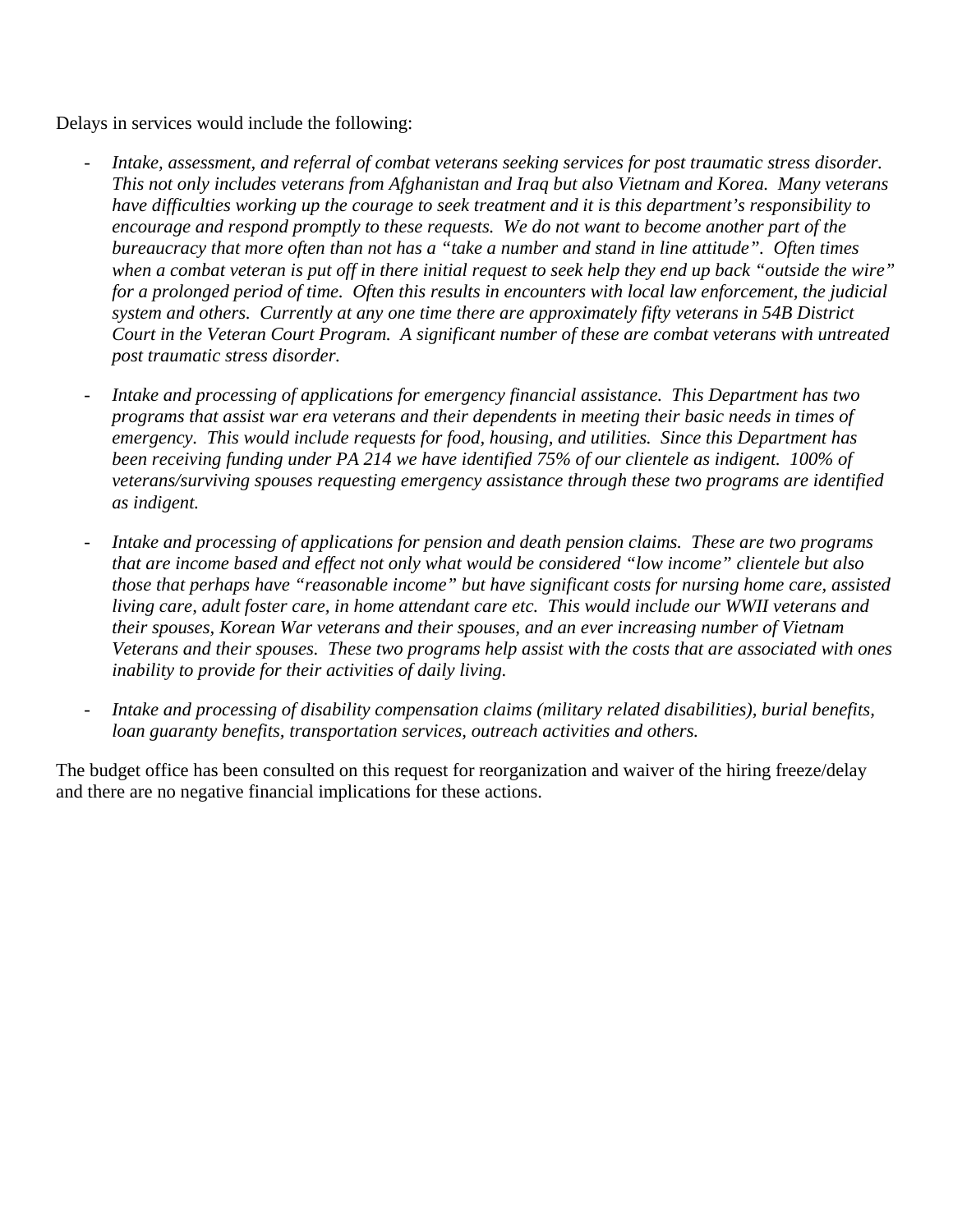### **Agenda Item 2**

# **Ingham County Veterans Benefits Counselor/Veterans Affairs**

#### General Summary

Under the supervision of the Director, interviews, counsels, and assists veterans and/or their dependents in obtaining assistance to which they are entitled.

#### Essential Functions

*An employee in this position may be called upon to do any or all of the following: (These examples do not include all the tasks which the employee may be expected to perform.)* 

- 1. Interviews, counsels, and completes forms to assist veterans and/or their dependents in filing for any federal, state or county benefits.
- 2. Determines eligibility for county burial benefits. Determines eligibility for foundation fee.
- 3. Prepares appeals regarding denied claims.
- 4. Assists veterans/dependents in obtaining information regarding their claim when claimant is unable to do so.
- 5. Evaluates and determines validity of claim by reviewing legislation, regulations and precedents, and by studying veteran's medical reports and service history.
- 6. Assists veterans who are addicted to drugs and/or alcohol in obtaining proper assistance.
- 7. Assists veterans who have psychological problems in scheduling appointments for appropriate help.
- 8. Conduct intake interviews with applicants for emergency grant assistance from the Michigan Veterans Trust Fund and the Soldiers Relief Fund.
- 9. Issue purchase orders to insure that emergencies are met by the Michigan Veterans Trust Fund and the Soldiers Relief Fund.
- 10. When assigned, perform liaison duties and transport/assist veterans to VA Medical Centers for scheduled appointments.
- 11. Performs related duties as required.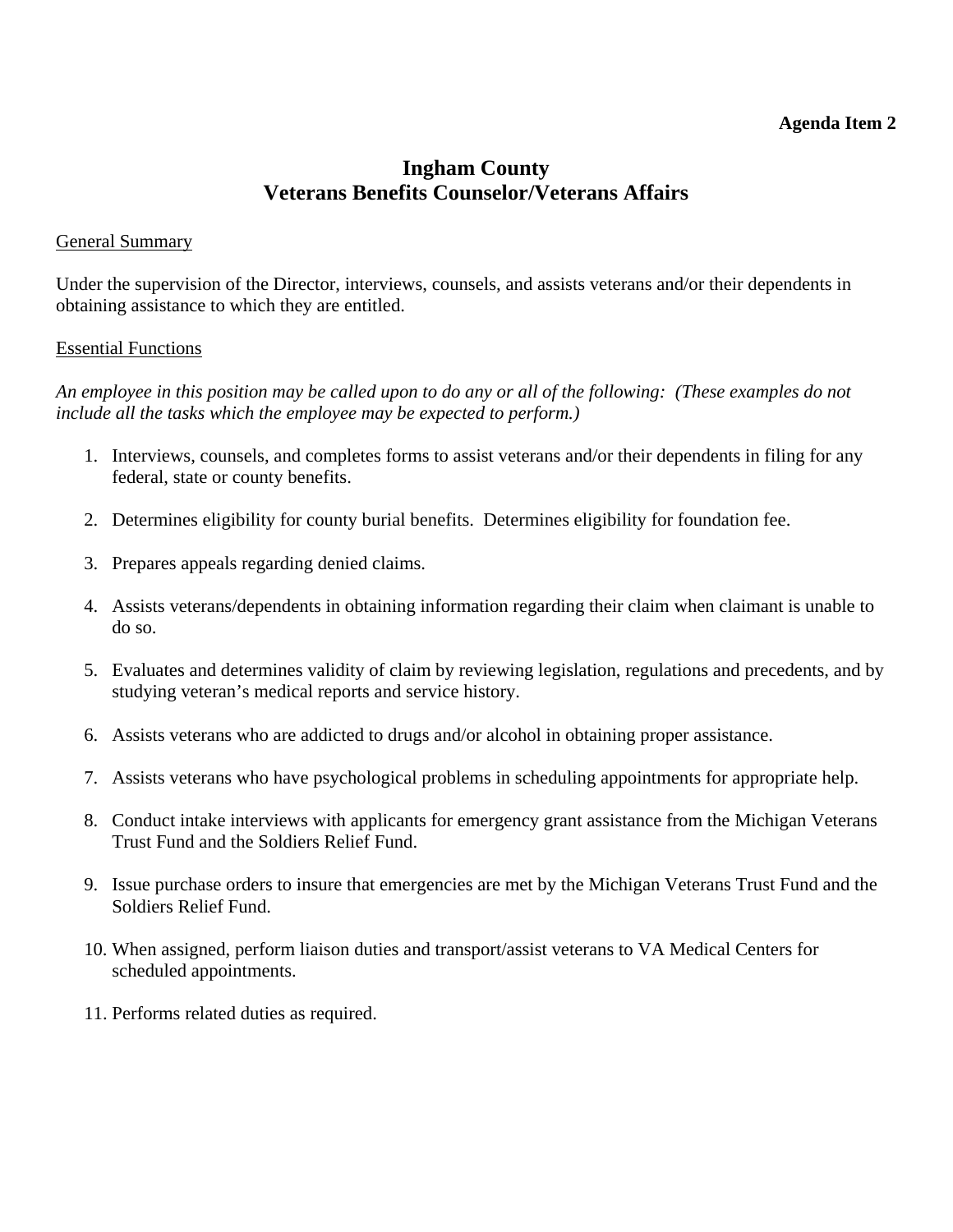**Ingham County Veterans Benefits Counselor/VA Job Description – Page 2** 

#### Other functions

None listed.

#### Employment Qualifications

**Education:** Two years of college level course work in psychology, social work counseling, or related area of social services required.

**Experience:** One year of related experience in office administrative capacity including with the public. Proficient in MS Word and Excel.

#### **Other Requirements:**

*The requirements listed above are intended to represent the minimum skills and experience levels associated*  with performing the duties and responsibilities contained in this job description. The qualifications should not *be viewed as expressing absolute employment or promotional standards, but as general guidelines that should be considered along with other job-related selection or promotional criteria.* 

**Physical Requirements:** This job requires the ability to perform the essential functions contained in this job description. These include, but are not limited to the following requirements: With or without accommodations, this employee must be capable of conducting and administering client services to veterans and their families. Work requires the ability to verbally communicate via the telephone and in person. Visually inspects and read legislation, journals, computer screens, files, and documents. Must be able to operate all office equipment such as; copiers, computers, fax, and telephone.

#### **Working Conditions:**

Works in office conditions. Exposure to individuals with various emotional/mental problems. Exposure to communicable diseases.